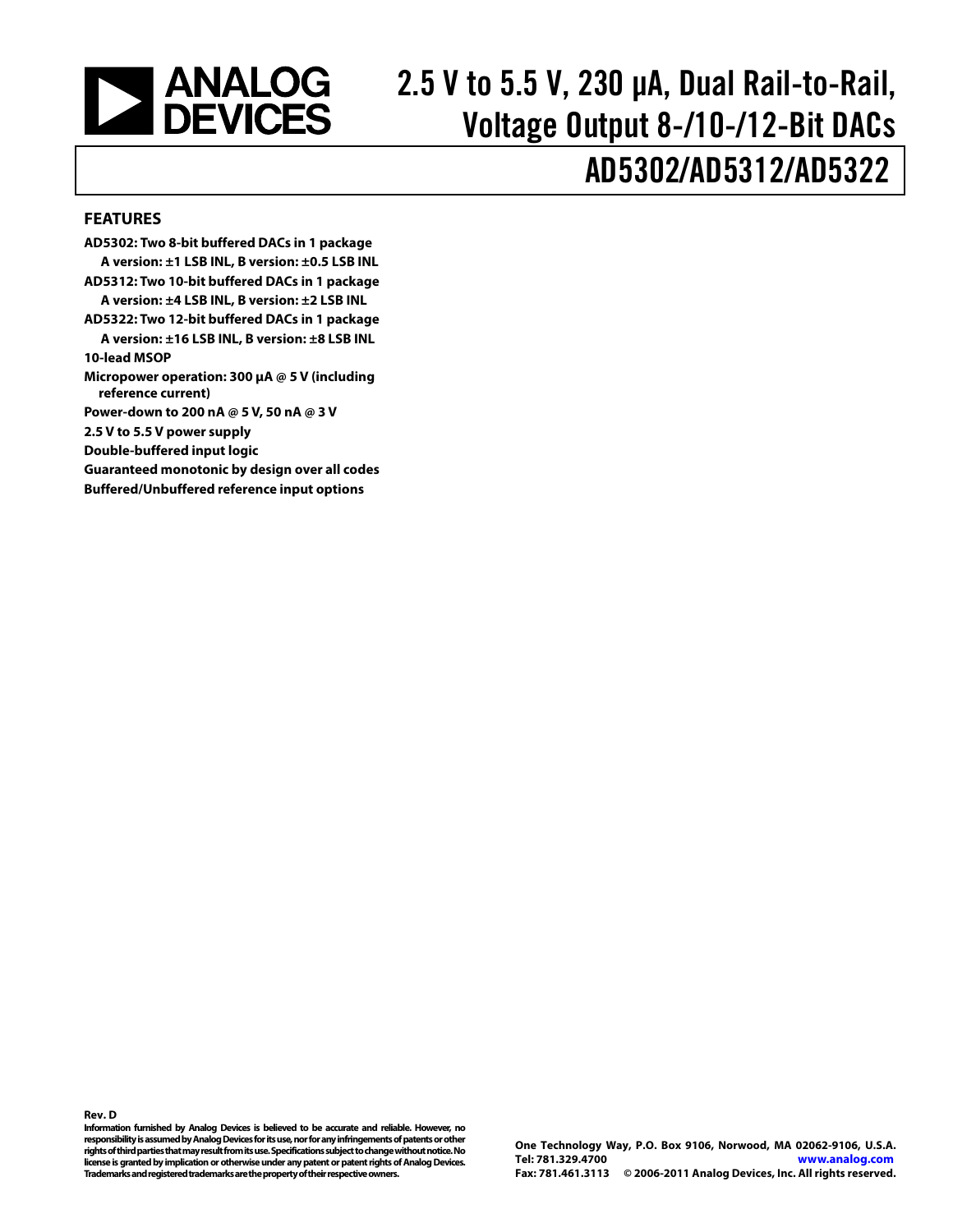### <span id="page-1-0"></span>TABLE OF CONTENTS

| AD5302/AD5312/AD5322 to ADSP-2101/ADSP-2103                  |
|--------------------------------------------------------------|
| AD5302/AD5312/AD5322 to 68HC11/68L11 Interface  17           |
| AD5302/AD5312/AD5322 to 80C51/80L51 Interface 17             |
| AD5302/AD5312/AD5322 to MICROWIRE Interface  17              |
|                                                              |
|                                                              |
| Bipolar Operation Using the AD5302/AD5312/AD5322 18          |
| Opto-Isolated Interface for Process Control Applications  19 |
| Decoding Multiple AD5302/AD5312/AD5322s 19                   |
| AD5302/AD5312/AD5322 as a Digitally Programmable             |
| Coarse and Fine Adjustment Using the                         |
| Power Supply Bypassing and Grounding 20                      |
|                                                              |
|                                                              |

### **REVISION HISTORY**

#### **5/11—Rev. C to Rev. D**

| Added Automotive Products InformationThroughout |  |
|-------------------------------------------------|--|
|                                                 |  |
|                                                 |  |
|                                                 |  |

| $4/06$ —Rev. B to Rev. C |  |
|--------------------------|--|
|                          |  |
|                          |  |
|                          |  |

#### **12/05—Rev. A to Rev. B**

|--|--|

| 8/03-Rev. 0 to Rev. A |  |
|-----------------------|--|
|                       |  |
|                       |  |
|                       |  |
|                       |  |
|                       |  |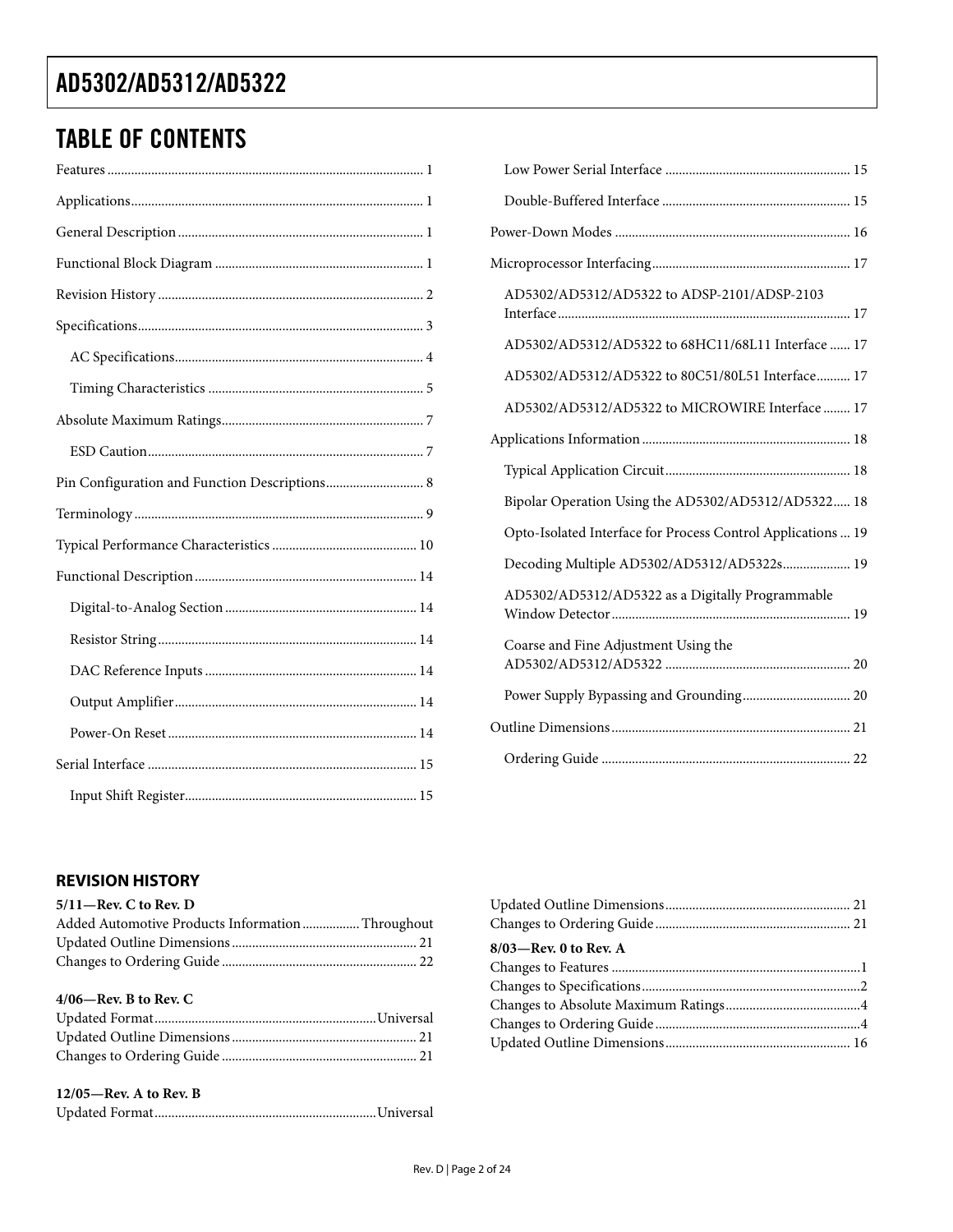### <span id="page-2-0"></span>**SPECIFICATIONS**

 $V_{\text{DD}} = 2.5$  V to 5.5 V,  $V_{\text{REF}} = 2$  V,  $R_L = 2$  kΩ to GND,  $C_L = 200$  pF to GND, all specifications T<sub>MIN</sub> to T<sub>MAX</sub>, unless otherwise noted.

**Table 1.** 

<span id="page-2-3"></span><span id="page-2-2"></span><span id="page-2-1"></span>

|                                              |         | A Version <sup>1</sup> |                        | <b>B</b> Version <sup>1</sup> |                     |                       |                  |                                                                      |
|----------------------------------------------|---------|------------------------|------------------------|-------------------------------|---------------------|-----------------------|------------------|----------------------------------------------------------------------|
| Parameter <sup>2</sup>                       | Min     | <b>Typ</b>             | Max                    | Min                           | <b>Typ</b>          | Max                   | Unit             | <b>Test Conditions/Comments</b>                                      |
| DC PERFORMANCE <sup>3, 4</sup>               |         |                        |                        |                               |                     |                       |                  |                                                                      |
| AD5302                                       |         |                        |                        |                               |                     |                       |                  |                                                                      |
| Resolution                                   |         | 8                      |                        |                               | 8                   |                       | <b>Bits</b>      |                                                                      |
| Relative Accuracy                            |         | ±0.15                  | ±1                     |                               | ±0.15               | ±0.5                  | LSB              |                                                                      |
| <b>Differential Nonlinearity</b>             |         | ±0.02                  | $\pm 0.25$             |                               | ±0.02               | $\pm 0.25$            | <b>LSB</b>       | Guaranteed monotonic by design over all codes                        |
| AD5312                                       |         |                        |                        |                               |                     |                       |                  |                                                                      |
| Resolution                                   |         | 10                     |                        |                               | 10                  |                       | <b>Bits</b>      |                                                                      |
| Relative Accuracy                            |         | $\pm 0.5$              | ±4                     |                               | ±0.5                | ±2                    | LSB              |                                                                      |
| <b>Differential Nonlinearity</b>             |         | ±0.05                  | $\pm 0.5$              |                               | ±0.05               | ±0.5                  | LSB              | Guaranteed monotonic by design over all codes                        |
| AD5322                                       |         |                        |                        |                               |                     |                       |                  |                                                                      |
| Resolution                                   |         | 12                     |                        |                               | 12                  |                       | <b>Bits</b>      |                                                                      |
| Relative Accuracy                            |         | ±2                     | ±16                    |                               | ±2                  | ±8                    | <b>LSB</b>       |                                                                      |
| <b>Differential Nonlinearity</b>             |         | ±0.2                   | ±1                     |                               | ±0.2                | ±1                    | <b>LSB</b>       | Guaranteed monotonic by design over all codes                        |
| <b>Offset Error</b>                          |         | ±0.4                   | ±3                     |                               | ±0.4                | ±3                    | % of FSR         | See Figure 3 and Figure 4                                            |
| <b>Gain Error</b>                            |         | ±0.15                  | ±1                     |                               | ±0.15               | ±1                    | % of FSR         | See Figure 3 and Figure 4                                            |
| <b>Lower Deadband</b>                        |         | 10                     | 60                     |                               | 10                  | 60                    | mV               | See Figure 3 and Figure 4                                            |
| Offset Error Drift <sup>5</sup>              |         | $-12$                  |                        |                               | $-12$               |                       | ppm of<br>FSR/°C |                                                                      |
| Gain Error Drift <sup>5</sup>                |         | $-5$                   |                        |                               | $-5$                |                       | ppm of<br>FSR/°C |                                                                      |
| Power Supply Rejection<br>Ratio <sup>5</sup> |         | $-60$                  |                        |                               | $-60$               |                       | dB               | $\Delta V_{DD} = \pm 10\%$                                           |
| DC Crosstalk <sup>5</sup>                    |         | 30                     |                        |                               | 30                  |                       | μV               |                                                                      |
| DAC REFERENCE INPUTS <sup>5</sup>            |         |                        |                        |                               |                     |                       |                  |                                                                      |
| <b>VREF Input Range</b>                      | 1       |                        | <b>V</b> <sub>DD</sub> | 1                             |                     | $V_{DD}$              | $\vee$           | Buffered reference mode                                              |
|                                              | 0       |                        | <b>V<sub>DD</sub></b>  | 0                             |                     | <b>V<sub>DD</sub></b> | $\vee$           | Unbuffered reference mode                                            |
| V <sub>REF</sub> Input Impedance             |         | $>10$                  |                        |                               | $>10$               |                       | MΩ               | Buffered reference mode                                              |
|                                              |         | 180                    |                        |                               | 180                 |                       | $k\Omega$        | Unbuffered reference mode, input impedance = $R_{DAC}$               |
| Reference Feedthrough                        |         | $-90$                  |                        |                               | $-90$               |                       | dB               | Frequency = 10 kHz                                                   |
| Channel-to-Channel<br>Isolation              |         | $-80$                  |                        |                               | $-80$               |                       | dB               | Frequency = 10 kHz                                                   |
| OUTPUT CHARACTERISTICS <sup>5</sup>          |         |                        |                        |                               |                     |                       |                  |                                                                      |
| Minimum Output Voltage <sup>6</sup>          |         | 0.001                  |                        |                               | 0.001               |                       | V min            | A measure of the minimum drive capability of<br>the output amplifier |
| Maximum Output Voltage <sup>6</sup>          |         | $V_{DD}$ –<br>0.001    |                        |                               | $V_{DD}$ –<br>0.001 |                       | V max            | A measure of the maximum drive capability of<br>the output amplifier |
| DC Output Impedance                          |         | 0.5                    |                        |                               | 0.5                 |                       | Ω                |                                                                      |
| <b>Short-Circuit Current</b>                 |         | 50                     |                        |                               | 50                  |                       | mA               | $V_{DD} = 5 V$                                                       |
|                                              |         | 20                     |                        |                               | 20                  |                       | mA               | $V_{DD} = 3 V$                                                       |
| Power-Up Time                                |         | 2.5                    |                        |                               | 2.5                 |                       | μs               | Coming out of power-down mode, $V_{DD} = 5 V$                        |
|                                              |         | 5                      |                        |                               | 5                   |                       | μs               | Coming out of power-down mode, $V_{DD} = 3 V$                        |
| LOGIC INPUTS <sup>5</sup>                    |         |                        |                        |                               |                     |                       |                  |                                                                      |
| Input Current                                |         |                        | ±1                     |                               |                     | ±1                    | μA               |                                                                      |
| V <sub>IL</sub> , Input Low Voltage          |         |                        | 0.8                    |                               |                     | 0.8                   | V                | $V_{DD} = 5 V \pm 10\%$                                              |
|                                              |         |                        | 0.6                    |                               |                     | 0.6                   | $\vee$           | $V_{DD} = 3 V \pm 10\%$                                              |
|                                              |         |                        | 0.5                    |                               |                     | 0.5                   | V                | $V_{DD} = 2.5 V$                                                     |
| V <sub>IH</sub> , Input High Voltage         | 2.4     |                        |                        | 2.4                           |                     |                       | $\vee$           | $V_{DD} = 5 V \pm 10\%$                                              |
|                                              | 2.1     |                        |                        | 2.1                           |                     |                       | V                | $V_{DD} = 3 V \pm 10\%$                                              |
|                                              | $2.0\,$ |                        |                        | 2.0                           |                     |                       | $\vee$           | $V_{DD} = 2.5 V$                                                     |
| Pin Capacitance                              |         | $\mathbf 2$            | 3.5                    |                               | $\overline{a}$      | 3.5                   | pF               |                                                                      |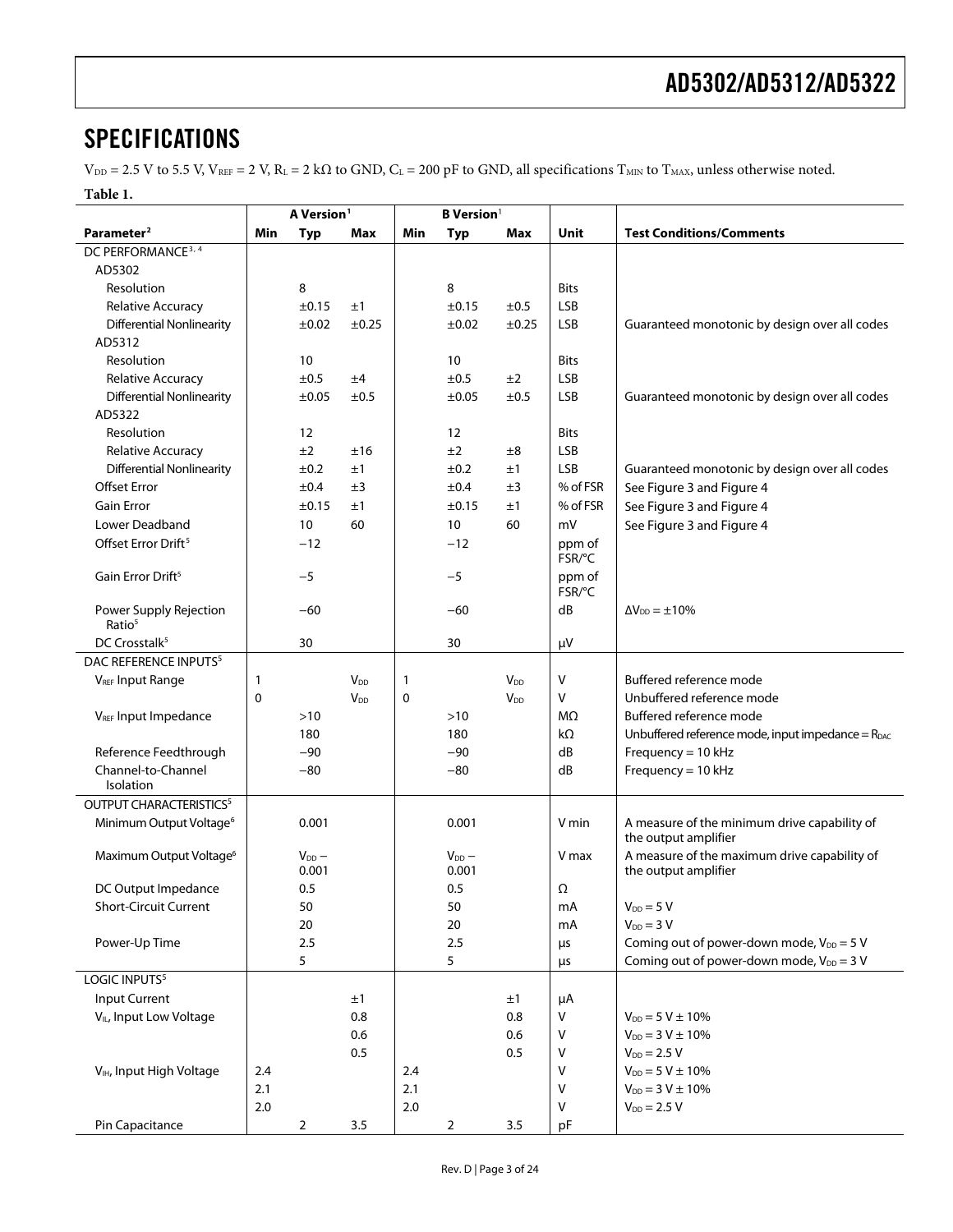<span id="page-3-1"></span><span id="page-3-0"></span>

|                                   |     | A Version <sup>1</sup> |     |     | <b>B</b> Version <sup>1</sup> |     |      |                                                                                                                            |
|-----------------------------------|-----|------------------------|-----|-----|-------------------------------|-----|------|----------------------------------------------------------------------------------------------------------------------------|
| Parameter <sup>2</sup>            | Min | Typ                    | Max | Min | Typ                           | Max | Unit | <b>Test Conditions/Comments</b>                                                                                            |
| <b>POWER REOUIREMENTS</b>         |     |                        |     |     |                               |     |      |                                                                                                                            |
| V <sub>DD</sub>                   | 2.5 |                        | 5.5 | 2.5 |                               | 5.5 | V    | l <sub>DD</sub> specification is valid for all DAC codes                                                                   |
| I <sub>DD</sub> (Normal Mode)     |     |                        |     |     |                               |     |      | Both DACs active and excluding load currents                                                                               |
| $V_{DD} = 4.5 V$ to 5.5 V         |     | 300                    | 450 |     | 300                           | 450 | μA   | Both DACs in unbuffered mode, $V_{H} = V_{DD}$ and                                                                         |
| $V_{DD} = 2.5 V$ to 3.6 V         |     | 230                    | 350 |     | 230                           | 350 | μA   | $V_{IL}$ = GND; in buffered mode, extra current is<br>typically $\times$ $\mu$ A per DAC where $x = 5$ $\mu$ A + VREF/RDAC |
| I <sub>DD</sub> (Full Power-Down) |     |                        |     |     |                               |     |      |                                                                                                                            |
| $V_{DD} = 4.5 V$ to 5.5 V         |     | 0.2                    |     |     | 0.2                           |     | μA   |                                                                                                                            |
| $V_{DD} = 2.5 V$ to 3.6 V         |     | 0.05                   |     |     | 0.05                          |     | μA   |                                                                                                                            |

<sup>1</sup> Temperature range: A, B version: −40°C to +105°C.<br><sup>2</sup> See Terminology section

<sup>2</sup> See Terminology section.

<sup>3</sup> DC specifications tested with the outputs unloaded.

<sup>4</sup> Linearity is tested using a reduced code range: AD5302 (Code 8 to 248); AD5312 (Code 28 to 995); AD5322 (Code 115 to 3981).<br><sup>5</sup> Guaranteed by design and characterization, not production tested.

<sup>5</sup> Guaranteed by design and characterization, not production tested.

 $^6$  In order for the amplifier output to reach its minimum voltage, offset error must be negative. In order for the amplifier output to reach its maximum voltage,  $V_{REF} = V_{DD}$  and offset plus gain error must be positive.

### **AC SPECIFICATIONS**

 $V_{DD} = 2.5$  V to 5.5 V,  $R_L = 2$  k $\Omega$  to GND,  $C_L = 200$  pF to GND, all specifications  $T_{MIN}$  to  $T_{MAX}$ , unless otherwise noted.<sup>[1](#page-23-2)</sup>

#### **Table 2.**

|                                     |     | A, B Version <sup>2</sup> |     |             |                                                                     |
|-------------------------------------|-----|---------------------------|-----|-------------|---------------------------------------------------------------------|
| Parameter <sup>3</sup>              | Min | Typ                       | Max | <b>Unit</b> | <b>Test Conditions/Comments</b>                                     |
| Output Voltage Settling Time        |     |                           |     |             | $V_{REF} = V_{DD} = 5 V$                                            |
| AD5302                              |     | 6                         | 8   | μs          | 1/4 Scale to 3/4 Scale Change ( $0 \times 40$ to $0 \times C0$ )    |
| AD5312                              |     | 7                         | 9   | μs          | 1/4 Scale to 3/4 Scale Change ( $0 \times 100$ to $0 \times C300$ ) |
| AD5322                              |     | 8                         | 10  | μs          | 1/4 Scale to 3/4 Scale Change ( $0 \times 400$ to $0 \times C$ 00)  |
| Slew Rate                           |     | 0.7                       |     | $V/ \mu s$  |                                                                     |
| Major-Code Transition Glitch Energy |     | 12                        |     | nV-s        | 1 LSB Change Around Major Carry (01111 to 10000)                    |
| Digital Feedthrough                 |     | 0.10                      |     | $nV-S$      |                                                                     |
| Analog Crosstalk                    |     | 0.01                      |     | $nV-S$      |                                                                     |
| DAC-to-DAC Crosstalk                |     | 0.01                      |     | $nV-S$      |                                                                     |
| Multiplying Bandwidth               |     | 200                       |     | kHz         | $V_{REF}$ = 2 V $\pm$ 0.1 V p-p, Unbuffered Mode                    |
| <b>Total Harmonic Distortion</b>    |     | $-70$                     |     | dB          | $V_{REF} = 2.5 V \pm 0.1 V p-p$ , Frequency = 10 kHz                |

<sup>1</sup> Guaranteed by design and characterization, not production tested.

<sup>2</sup> Temperature range: A, B version: −40°C to +105°C.<br><sup>3</sup> See Terminology section

<sup>3</sup> See Terminology section.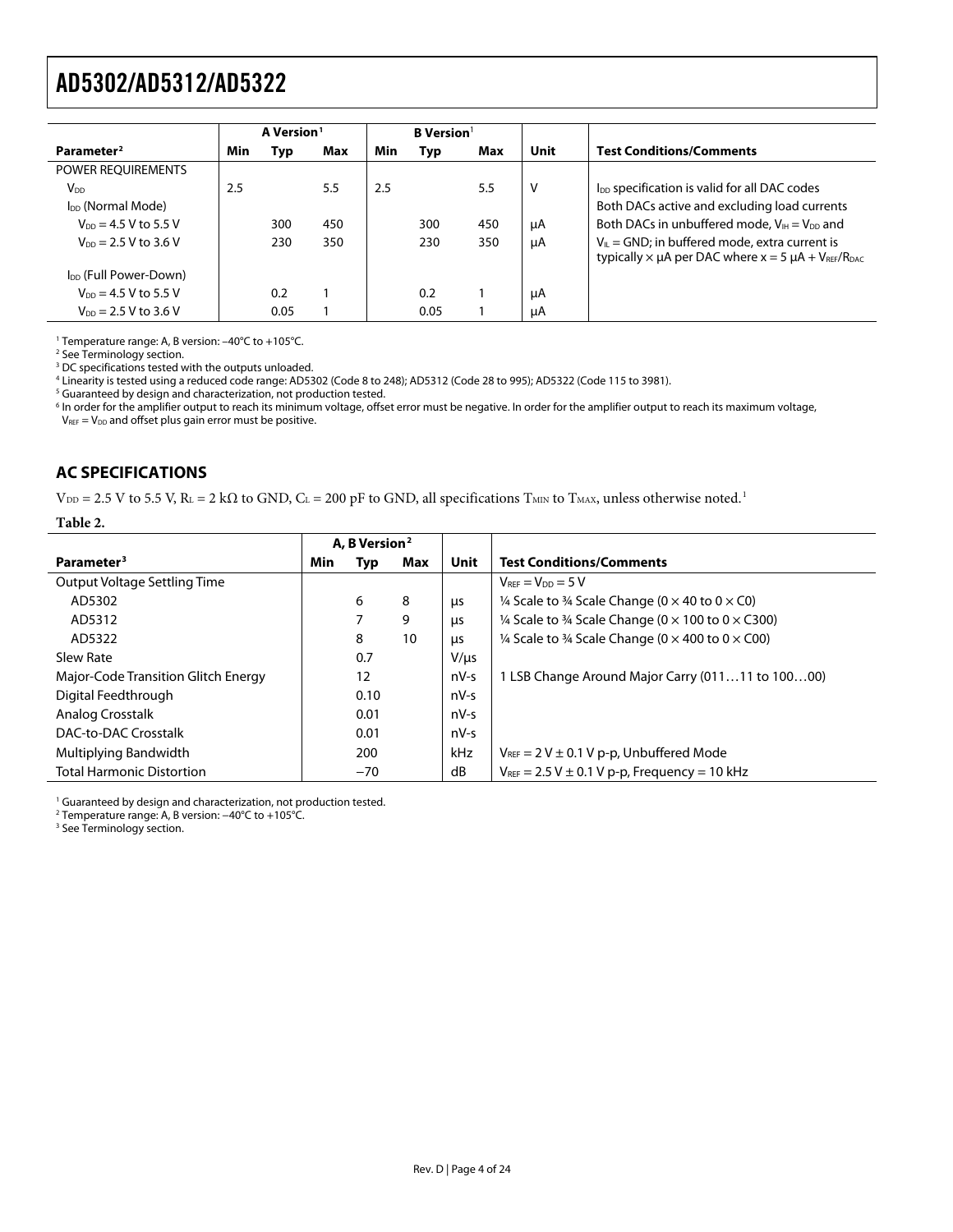### <span id="page-4-0"></span>**TIMING CHARACTERISTICS**

 $\rm V_{\rm DD}$  = [2](#page-23-6).5 V to 5.5 V, all specifications  $\rm T_{\rm MIN}$  to  $\rm T_{\rm MAX}$  unless otherwise noted. $^{1,\,2,\,3}$  $^{1,\,2,\,3}$  $^{1,\,2,\,3}$  $^{1,\,2,\,3}$  $^{1,\,2,\,3}$ 

#### **Table 3.**

| <b>Parameter</b> | Limit at T <sub>MIN</sub> , T <sub>MAX</sub> (A, B Version) | <b>Unit</b> | <b>Conditions/Comments</b>                   |
|------------------|-------------------------------------------------------------|-------------|----------------------------------------------|
| $-t_1$           | 33                                                          | ns min      | <b>SCLK Cycle Time</b>                       |
| t <sub>2</sub>   | 13                                                          | ns min      | <b>SCLK High Time</b>                        |
| $t_3$            | 13                                                          | ns min      | <b>SCLK Low Time</b>                         |
| $t_{4}$          | 0                                                           | ns min      | SYNC to SCLK Active Edge Setup Time          |
| t <sub>5</sub>   |                                                             | ns min      | Data Setup Time                              |
| ${\sf t_6}$      | 4.5                                                         | ns min      | Data Hold Time                               |
| t <sub>7</sub>   | 0                                                           | ns min      | SCLK Falling Edge to SYNC Rising Edge        |
| $t_{8}$          | 100                                                         | ns min      | Minimum SYNC High Time                       |
| t <sub>9</sub>   | 20                                                          | ns min      | <b>LDAC Pulse Width</b>                      |
| $t_{10}$         | 20                                                          | ns min      | <b>SCLK Falling Edge to LDAC Rising Edge</b> |

' Guaranteed by design and characterization, not production tested.<br><sup>2</sup> All input signals are specified with tr = tf = 5 ns (10% to 90% of V<sub>DD</sub>) and timed from a voltage level of (V<sub>IL</sub> + V<sub>IH</sub>)/2.<br><sup>3</sup> See Figure 2.

<span id="page-4-1"></span>



Figure 2. Serial Interface Timing Diagram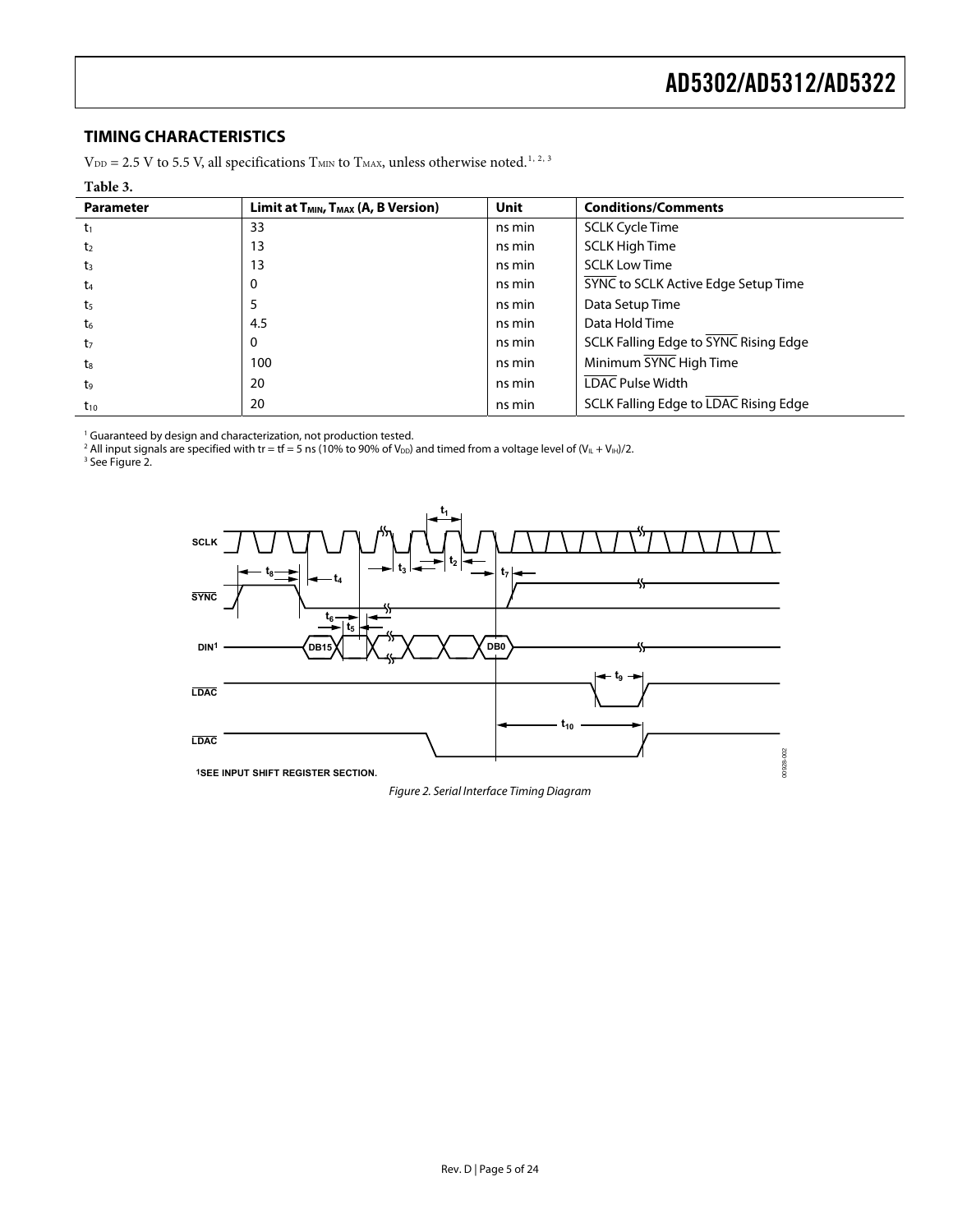



<span id="page-5-0"></span>

<span id="page-5-1"></span>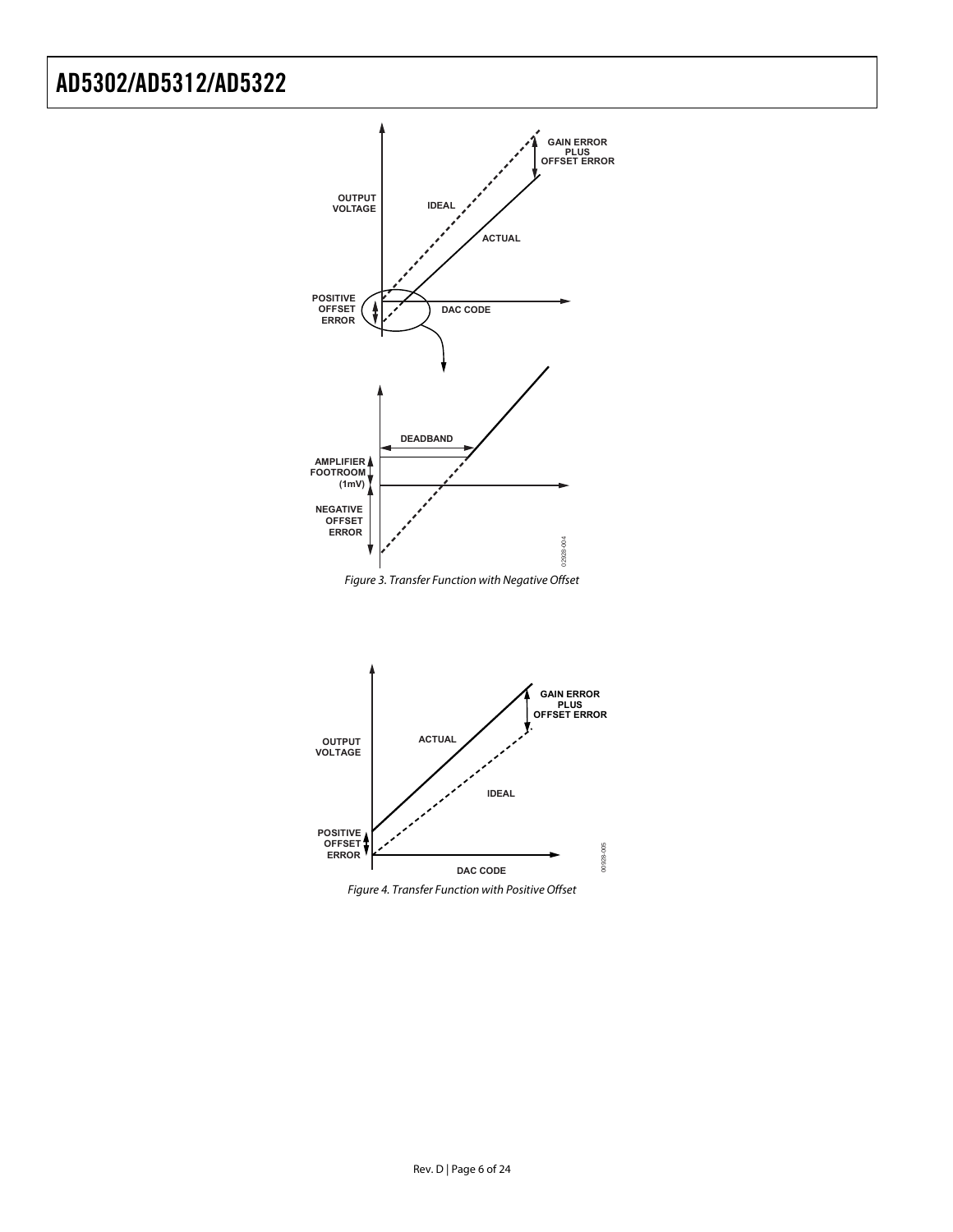### <span id="page-6-0"></span>ABSOLUTE MAXIMUM RATINGS

 $T_A = 25$ °C, unless otherwise noted.<sup>1</sup>

| Parameter                                 | Rating                               |
|-------------------------------------------|--------------------------------------|
| Voo to GND.                               | $-0.3$ V to $+7$ V                   |
| Digital Input Voltage to GND              | $-0.3$ V to V <sub>DD</sub> + 0.3 V  |
| Reference Input Voltage to<br>GND         | $-0.3$ V to V <sub>DD</sub> $+0.3$ V |
| VουτΑ. VουτΒ to GND                       | $-0.3$ V to V <sub>DD</sub> + 0.3 V  |
| Operating Temperature Range               |                                      |
| Industrial (A, B Version)                 | $-40^{\circ}$ C to $+105^{\circ}$ C  |
| Storage Temperature Range                 | $-65^{\circ}$ C to $+150^{\circ}$ C  |
| Junction Temperature (T <sub>J</sub> max) | $+150^{\circ}$ C                     |
| 10-Lead MSOP                              |                                      |
| Power Dissipation                         | $(T_1max - T_A)/\theta_{IA}$         |
| $\theta$ <sub>JA</sub> Thermal Impedance  | 206°C/W                              |
| $\theta_{\text{JC}}$ Thermal Impedance    | $44^{\circ}$ C/W                     |
| Lead Temperature, Soldering               |                                      |
| Vapor Phase (60 sec)                      | $215^{\circ}$ C                      |
| Infrared (15 sec)                         | 220°C                                |

Table 4. **The COVID-2000** Stresses above those listed under Absolute Maximum Ratings may cause permanent damage to the device. This is a stress rating only; functional operation of the device at these or any other conditions above those indicated in the operational section of this specification is not implied. Exposure to absolute maximum rating conditions for extended periods may affect device reliability.

<sup>1</sup> Transient currents of up to 100 mA do not cause SCR latch-up.

### **ESD CAUTION**

ESD (electrostatic discharge) sensitive device. Electrostatic charges as high as 4000 V readily accumulate on the human body and test equipment and can discharge without detection. Although this product features proprietary ESD protection circuitry, permanent damage may occur on devices subjected to high energy electrostatic discharges. Therefore, proper ESD precautions are recommended to avoid performance degradation or loss of functionality.

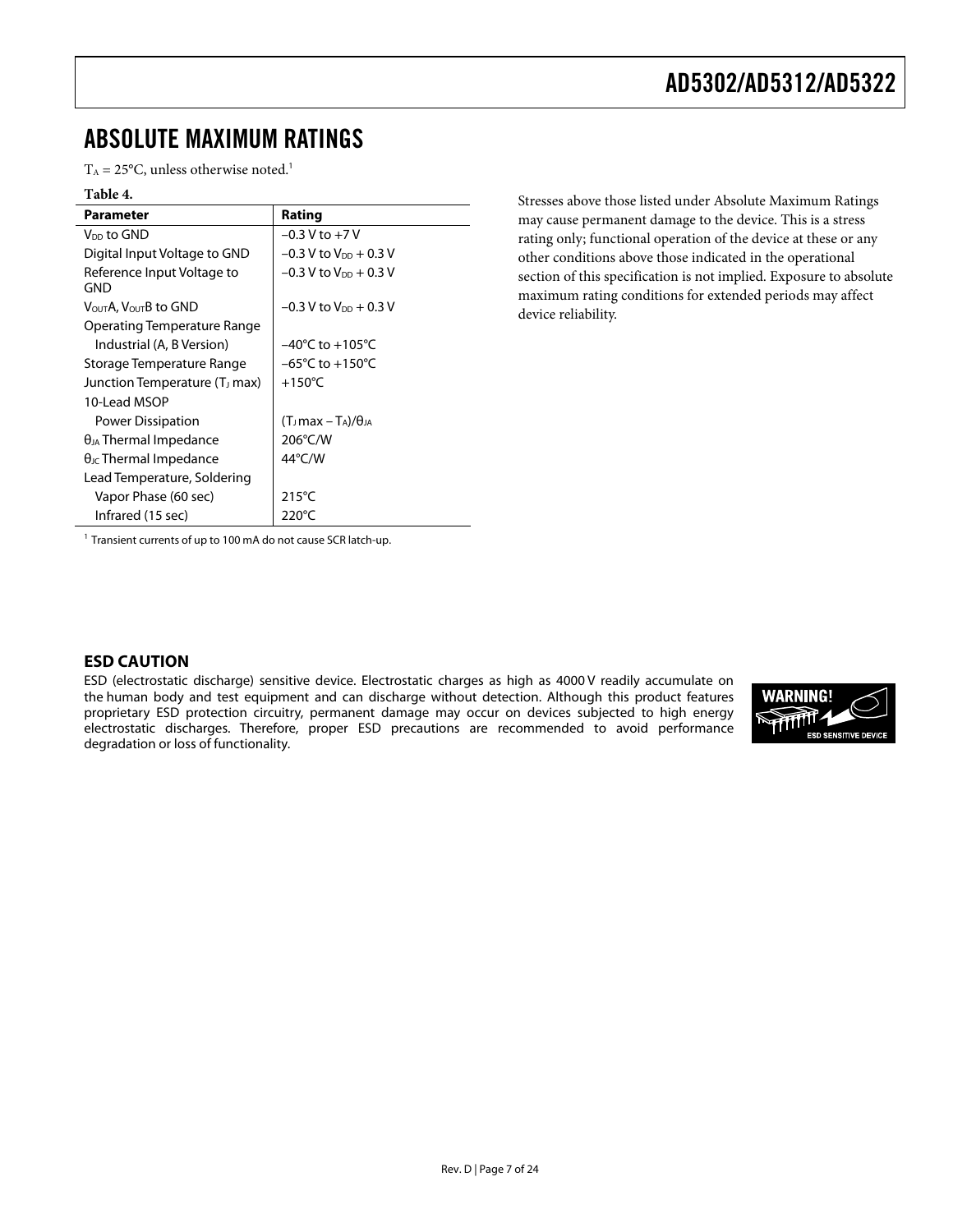# <span id="page-7-0"></span>PIN CONFIGURATION AND FUNCTION DESCRIPTIONS

| LDAC <sup>1</sup><br>AD5302/<br>$V_{DD}$ $2$<br>AD5312/<br>$V_{REF}B$<br>AD5322<br>V <sub>REF</sub> A<br><b>TOP VIEW</b><br>(Not to Scale)<br>V <sub>OUT</sub> A | GND<br><b>DIN</b><br><b>SCLK</b><br><b>SYNC</b><br>3828<br>$V_{OUT}B$ |
|------------------------------------------------------------------------------------------------------------------------------------------------------------------|-----------------------------------------------------------------------|
|------------------------------------------------------------------------------------------------------------------------------------------------------------------|-----------------------------------------------------------------------|

Figure 5. Pin Configuration

#### **Table 5. Pin Function Descriptions**

| <b>Mnemonic</b>         | <b>Description</b>                                                                                                                                                                                                                                                                                                                                                                                                        |
|-------------------------|---------------------------------------------------------------------------------------------------------------------------------------------------------------------------------------------------------------------------------------------------------------------------------------------------------------------------------------------------------------------------------------------------------------------------|
| <b>LDAC</b>             | Active Low Control Input. This pin transfers the contents of the input registers to their respective DAC registers.<br>Pulsing LDAC low allows either or both DAC registers to be updated if the input registers have new data. This                                                                                                                                                                                      |
|                         | allows simultaneous updating of both DAC outputs.                                                                                                                                                                                                                                                                                                                                                                         |
| <b>V</b> <sub>DD</sub>  | Power Supply Input. The parts can be operated from 2.5 V to 5.5 V, and the supply should be decoupled to GND.                                                                                                                                                                                                                                                                                                             |
| $V_{\text{REF}}B$       | Reference Input Pin for DAC B. This is the reference for DAC B. It can be configured as a buffered or an<br>unbuffered input, depending on the BUF bit in the control word of DAC B. It has an input range of 0 V to $V_{DD}$ in<br>unbuffered mode and 1 V to V <sub>DD</sub> in buffered mode.                                                                                                                          |
| <b>V<sub>RFF</sub>A</b> | Reference Input Pin for DAC A. This is the reference for DAC A. It can be configured as a buffered or an<br>unbuffered input depending on the BUF bit in the control word of DAC A. It has an input range of 0 V to $V_{DD}$ in<br>unbuffered mode and 1 V to V <sub>DD</sub> in buffered mode.                                                                                                                           |
| <b>VOUTA</b>            | Buffered Analog Output Voltage from DAC A. The output amplifier has rail-to-rail operation.                                                                                                                                                                                                                                                                                                                               |
| $V_{\text{OUT}}B$       | Buffered Analog Output Voltage from DAC B. The output amplifier has rail-to-rail operation.                                                                                                                                                                                                                                                                                                                               |
| <b>SYNC</b>             | Active Low Control Input. This is the frame synchronization signal for the input data. When SYNC goes low, it<br>powers on the SCLK and DIN buffers and enables the input shift register. Data is transferred in on the falling<br>edges of the following 16 clocks. If SYNC is taken high before the 16th falling edge, the rising edge of SYNC acts<br>as an interrupt and the write sequence is ignored by the device. |
| <b>SCLK</b>             | Serial Clock Input. Data is clocked into the input shift register on the falling edge of the serial clock input. Data<br>can be transferred at rates up to 30 MHz. The SCLK input buffer is powered down after each write cycle.                                                                                                                                                                                          |
| <b>DIN</b>              | Serial Data Input. This device has a 16-bit input shift register. Data is clocked into the register on the falling<br>edge of the serial clock input. The DIN input buffer is powered down after each write cycle.                                                                                                                                                                                                        |
| <b>GND</b>              | Ground Reference Point for All Circuitry on the Part.                                                                                                                                                                                                                                                                                                                                                                     |
|                         |                                                                                                                                                                                                                                                                                                                                                                                                                           |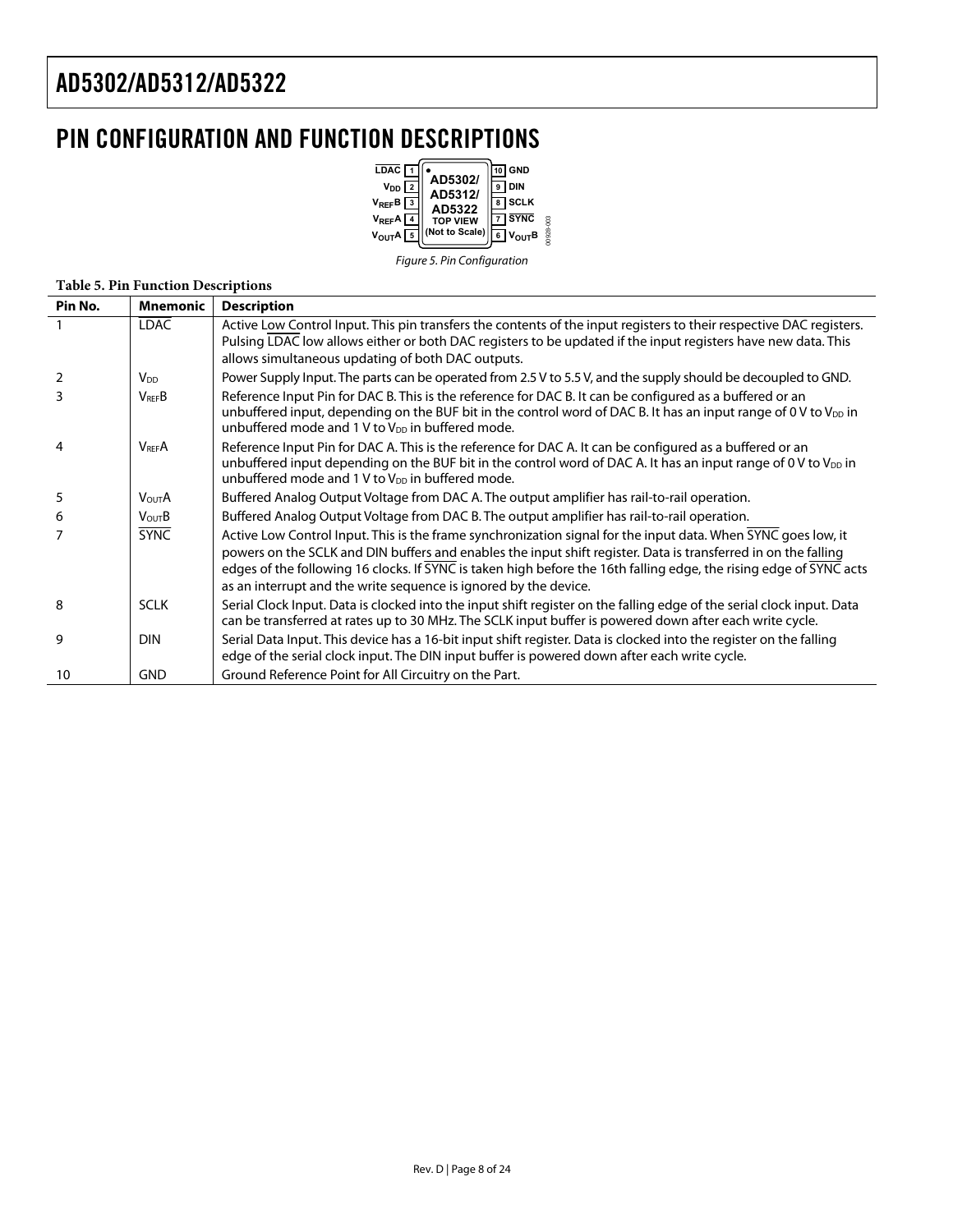### <span id="page-8-0"></span>**TERMINOLOGY**

### **Relative Accuracy**

For the DAC, relative accuracy or integral nonlinearity (INL) is a measure of the maximum deviation, in LSB, from a straight line passing through the actual endpoints of the DAC transfer function. A typical INL vs. code plot can be seen in [Figure 6.](#page-9-1)

### **Differential Nonlinearity**

Differential nonlinearity (DNL) is the difference between the measured change and the ideal 1 LSB change between any two adjacent codes. A specified differential nonlinearity of ±1 LSB maximum ensures monotonicity. This DAC is guaranteed monotonic by design. A typical DNL vs. code plot can be seen in [Figure 9.](#page-9-1)

### **Offset Error**

This is a measure of the offset error of the DAC and the output amplifier. It is expressed as a percentage of the full-scale range.

### **Gain Error**

This is a measure of the span error of the DAC. It is the deviation in slope of the actual DAC transfer characteristic from the ideal expressed as a percentage of the full-scale range.

### **Offset Error Drift**

This is a measure of the change in offset error with changes in temperature. It is expressed in (ppm of full-scale range)/°C.

### **Gain Error Drift**

This is a measure of the change in gain error with changes in temperature. It is expressed in (ppm of full-scale range)/°C.

### **Major-Code Transition Glitch Energy**

Major-code transition glitch energy is the energy of the impulse injected into the analog output when the code in the DAC register changes state. It is normally specified as the area of the glitch in nV-sec and is measured when the digital code is changed by 1 LSB at the major carry transition (011 . . . 11 to  $100...00$  or  $100...00$  to  $011...11$ .

### **Digital Feedthrough**

Digital feedthrough is a measure of the impulse injected into the analog output of the DAC from the digital input pins of the device, but is measured when the DAC is not being written to (SYNC held high). It is specified in nV-sec and is measured with a full-scale change on the digital input pins, that is, from all 0s to all 1s and vice versa.

### **Analog Crosstalk**

This is the glitch impulse transferred to the output of one DAC due to a change in the output of the other DAC. It is measured by loading one of the input registers with a full-scale code

change (all 0s to all 1s and vice versa) while keeping LDAC high, then pulsing LDAC low, and monitoring the output of the DAC whose digital code is not changed. The area of the glitch is expressed in nV-sec.

### **DAC-to-DAC Crosstalk**

This is the glitch impulse transferred to the output of one DAC due to a digital code change and subsequent output change of the other DAC. This includes both digital and analog crosstalk. It is measured by loading one of the DACs with a full-scale code change (all 0s to all 1s and vice versa) while keeping LDAC low and monitoring the output of the other DAC. The area of the glitch is expressed in nV-sec.

### **DC Crosstalk**

This is the dc change in the output level of one DAC in response to a change in the output of the other DAC. It is measured with a full-scale output change on one DAC while monitoring the other DAC. It is expressed in μV.

### **Power Supply Rejection Ratio (PSRR)**

This indicates how the output of the DAC is affected by changes in the supply voltage. PSRR is the ratio of the change in Vour to a change in V<sub>DD</sub> for full-scale output of the DAC. It is measured in dB.  $V_{REF}$  is held at 2 V and  $V_{DD}$  is varied  $\pm 10\%$ .

### **Reference Feedthrough**

This is the ratio of the amplitude of the signal at the DAC output to the reference input when the DAC output is not being updated (that is, LDAC is high). It is expressed in dB.

### **Total Harmonic Distortion (THD)**

This is the difference between an ideal sine wave and its attenuated version using the DAC. The sine wave is used as the reference for the DAC and the THD is a measure of the harmonics present on the DAC output. It is measured in dB.

### **Multiplying Bandwidth**

The amplifiers within the DAC have a finite bandwidth. The multiplying bandwidth is a measure of this. A sine wave on the reference (with full-scale code loaded to the DAC) appears on the output. The multiplying bandwidth is the frequency at which the output amplitude falls to 3 dB below the input.

### **Channel-to-Channel Isolation Definition**

This is a ratio of the amplitude of the signal at the output of one DAC to a sine wave on the reference input of the other DAC. It is measured in dB.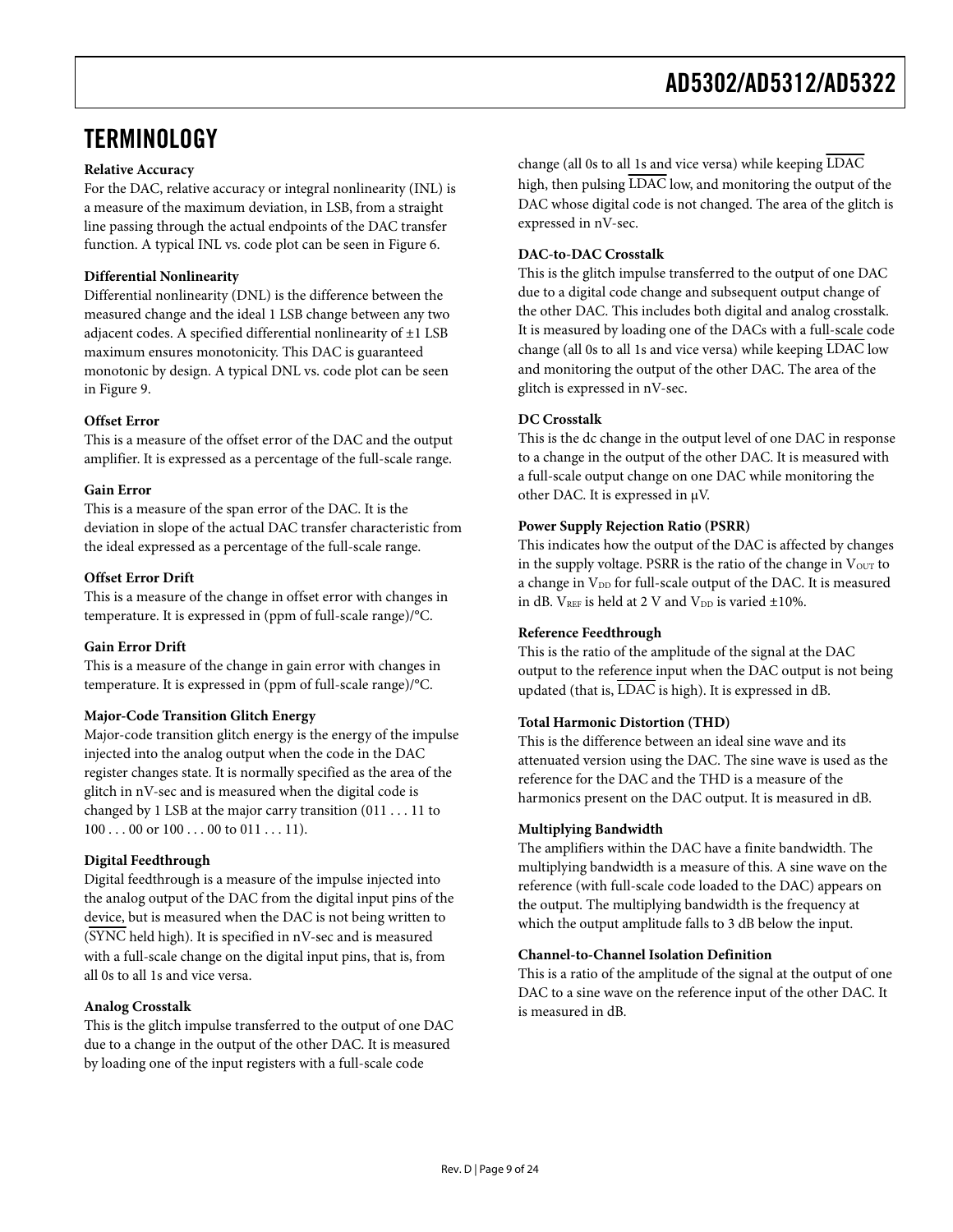### <span id="page-9-0"></span>TYPICAL PERFORMANCE CHARACTERISTICS

<span id="page-9-1"></span>



Figure 8. AD5322 Typical INL Plot

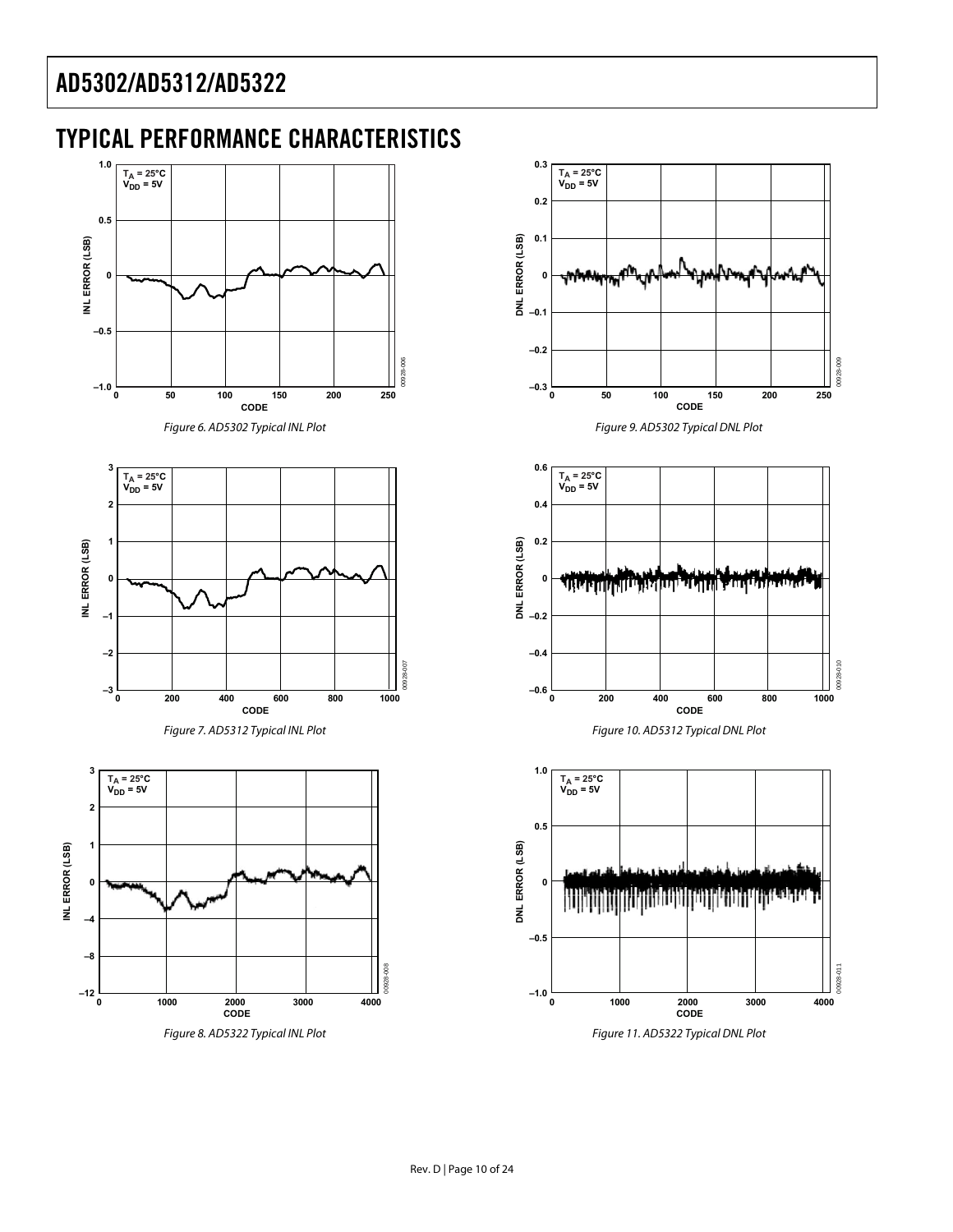





Figure 13. AD5302 INL Error and DNL Error vs. Temperature

<span id="page-10-0"></span>

Figure 14. Offset Error and Gain Error vs. Temperature



Figure 15. I<sub>DD</sub> Histogram with V<sub>DD</sub> = 3 V and V<sub>DD</sub> = 5 V



Figure 16. Source and Sink Current Capability



Figure 17. Supply Current vs. Code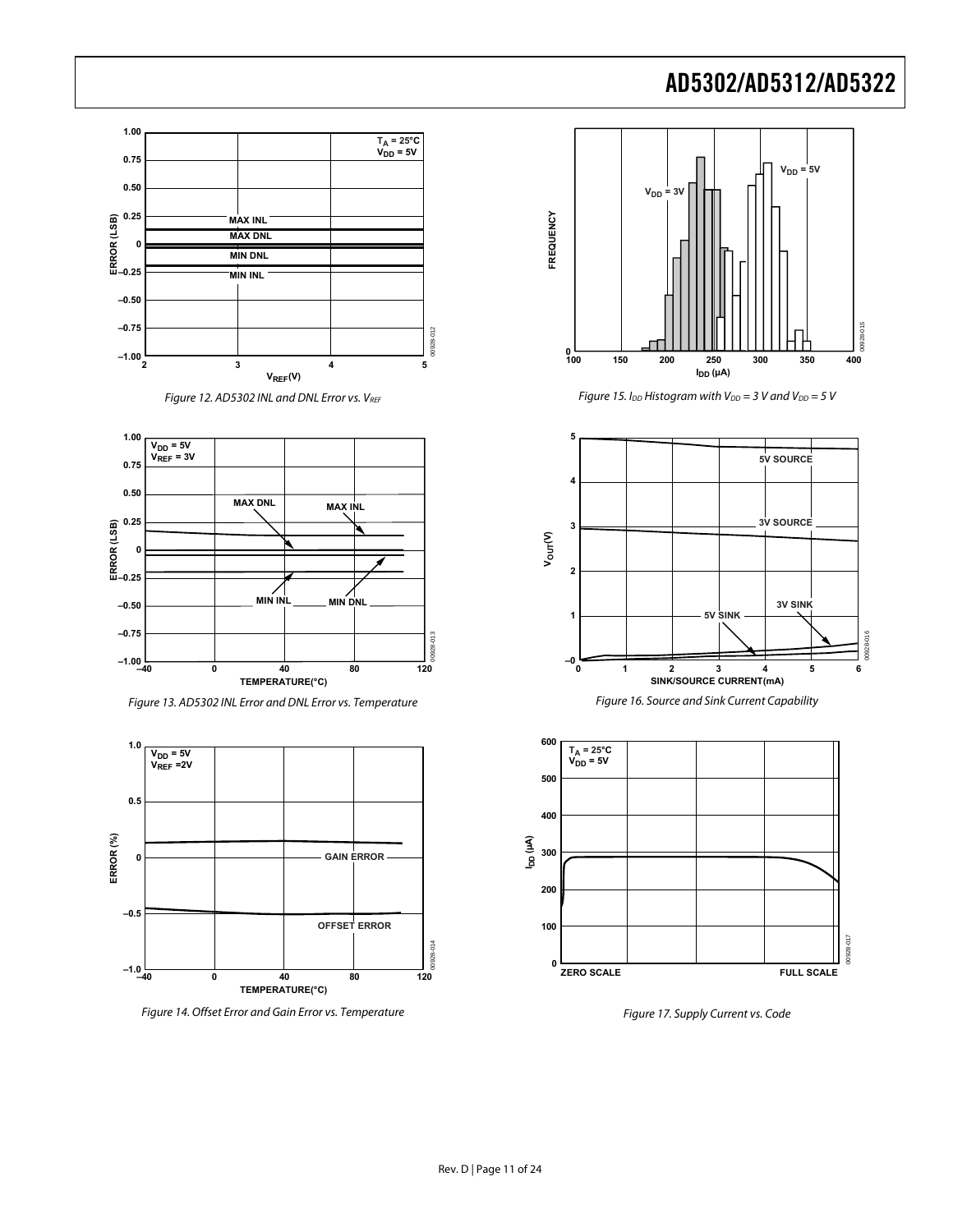



<span id="page-11-0"></span>





<span id="page-11-1"></span>



Figure 21. Half-Scale Setting (¼ to ¾ Scale Code Change)







Figure 23. Existing Power-Down to Midscale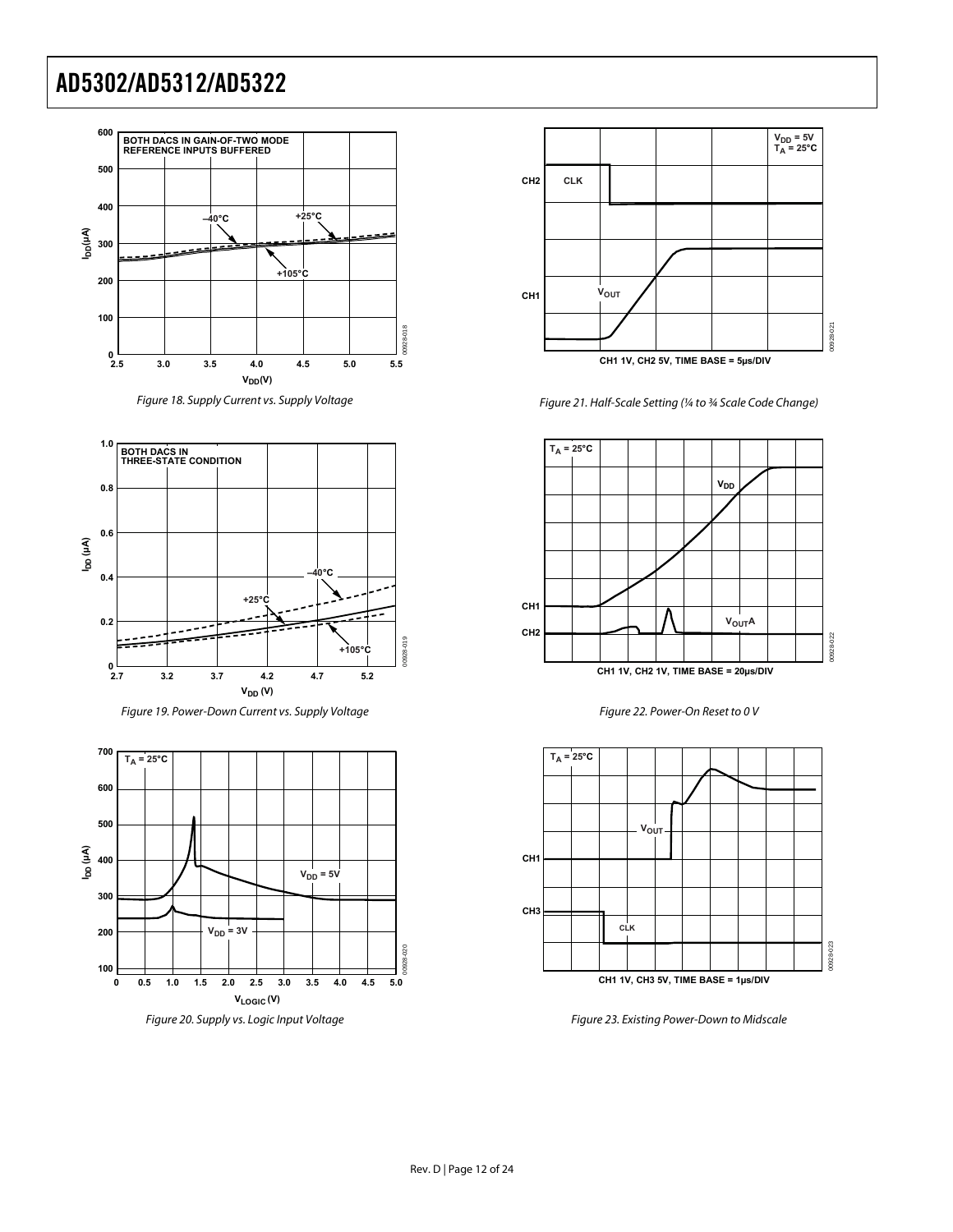

**1µs/DIV**





Figure 25. Multiplying Bandwidth (Small-Signal Frequency Response) Figure 27. Full-Scale Error vs. VREF (Buffered)





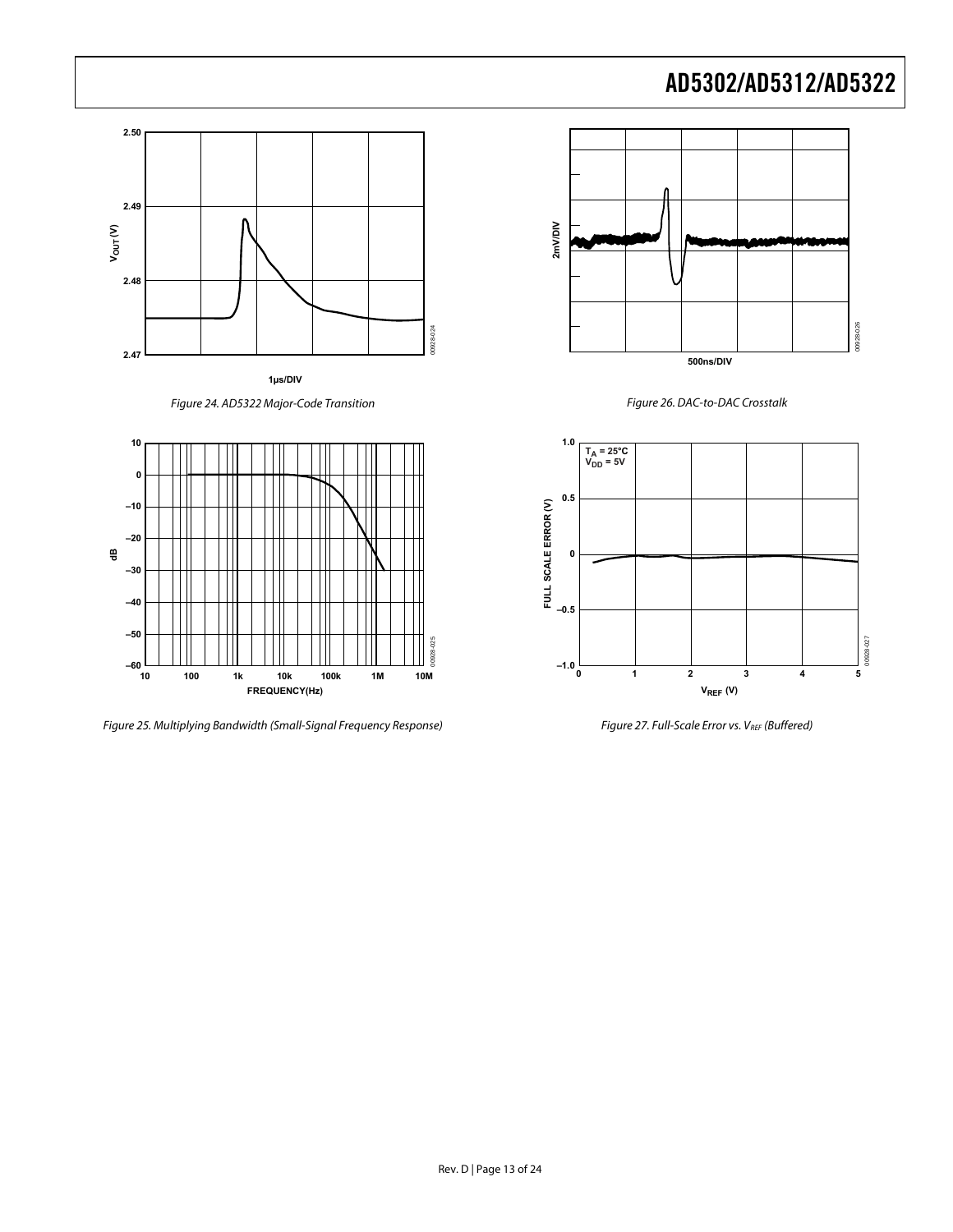# <span id="page-13-0"></span>FUNCTIONAL DESCRIPTION

The AD5302/AD5312/AD5322 are dual resistor-string DACs fabricated on a CMOS process with resolutions of 8, 10, and 12 bits, respectively. They contain reference buffers and output buffer amplifiers, and are written to via a 3-wire serial interface. They operate from single supplies of 2.5 V to 5.5 V, and the output buffer amplifiers provide rail-to-rail output swing with a slew rate of 0.7 V/μs. Each DAC is provided with a separate reference input, which can be buffered to draw virtually no current from the reference source, or unbuffered to give a reference input range from GND to V<sub>DD</sub>. The devices have three programmable power-down modes, in which one or both DACs can be turned off completely with a high impedance output, or the output can be pulled low by an on-chip resistor.

### <span id="page-13-2"></span>**DIGITAL-TO-ANALOG SECTION**

The architecture of one DAC channel consists of a reference buffer and a resistor-string DAC followed by an output buffer amplifier. The voltage at the  $V_{REF}$  pin provides the reference voltage for the DAC. [Figure 28](#page-13-1) shows a block diagram of the DAC architecture. Because the input coding to the DAC is straight binary, the ideal output voltage is given by

$$
V_{OUT}=\frac{V_{REF}\times D}{2^{N}}
$$

where:

 $D =$  decimal equivalent of the binary code that is loaded to the DAC register:

```
0 to 255 for AD5302 (8 bits) 
0 to 1023 for AD5312 (10 bits) 
0 to 4095 for AD5322 (12 bits)
```

```
N = DAC resolution.
```




### <span id="page-13-1"></span>**RESISTOR STRING**

The resistor-string section is shown in [Figure 29](#page-13-2). It is simply a string of resistors, each of value R. The digital code loaded to the DAC register determines at what node on the string the voltage is tapped off to be fed into the output amplifier. The voltage is tapped off by closing one of the switches connecting the string to the amplifier. Because it is a string of resistors, it is guaranteed monotonic.



Figure 29. Resistor String

### **DAC REFERENCE INPUTS**

There is a reference input pin for each of the two DACs. The reference inputs are buffered but can also be configured as unbuffered. The advantage of the buffered input is the high impedance it presents to the voltage source driving it.

However, if the unbuffered mode is used, the user can have a reference voltage as low as GND and as high as  $V_{DD}$  because there is no restriction due to headroom and footroom of the reference amplifier. If there is a buffered reference in the circuit (for example, REF192), there is no need to use the on-chip buffers of the AD5302/AD5312/AD5322. In unbuffered mode, the impedance is still large (180 kΩ per reference input).

The buffered/unbuffered option is controlled by the BUF bit in the control word (see the [Serial Interface](#page-14-1) section for a description of the register contents).

### **OUTPUT AMPLIFIER**

The output buffer amplifier is capable of generating output voltages to within 1 mV of either rail, which gives an output range of 0.001 V to  $V_{DD}$  – 0.001 V when the reference is  $V_{DD}$ . It is capable of driving a load of 2 k $\Omega$  in parallel with 500 pF to  $GND$  and  $V<sub>DD</sub>$ . The source and sink capabilities of the output amplifier can be seen in [Figure 16.](#page-10-0)

The slew rate is 0.7 V/μs with a half-scale settling time to ±0.5 LSB (at eight bits) of 6 μs. See [Figure 21](#page-11-0).

### **POWER-ON RESET**

The AD5302/AD5312/AD5322 are provided with a power-on reset function to power them up in a defined state. The poweron state is

- Normal operation
- Reference inputs unbuffered
- Output voltage set to 0 V

Both input and DAC registers are filled with zeros and remain so until a valid write sequence is made to the device. This is particularly useful in applications where it is important to know the state of the DAC outputs while the device is powering up.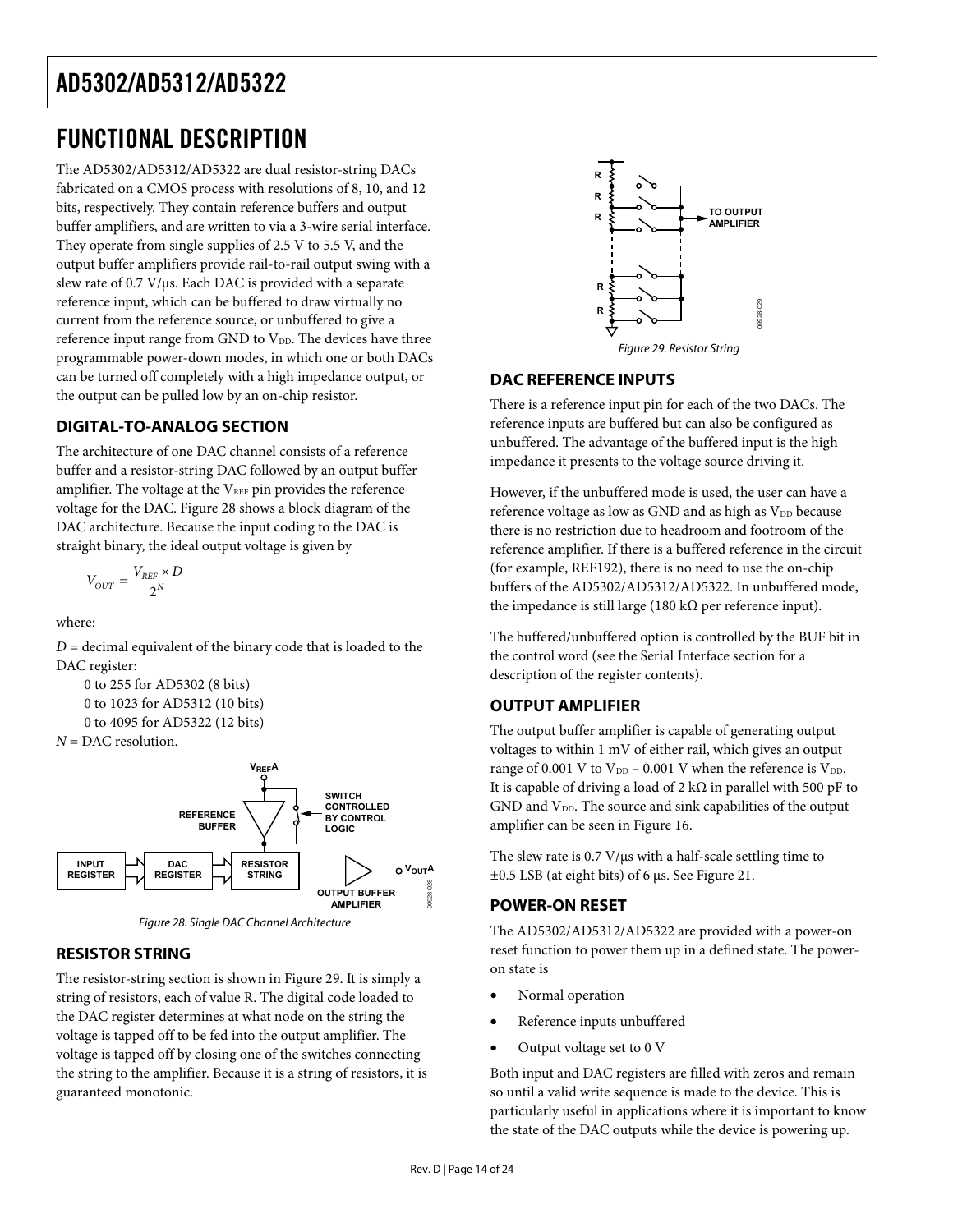### <span id="page-14-1"></span><span id="page-14-0"></span>SERIAL INTERFACE

The AD5302/AD5312/AD5322 are controlled over a versatile, 3-wire serial interface, which operates at clock rates up to 30 MHz and is compatible with SPI, QSPI, MICROWIRE, and DSP interface standards.

### **INPUT SHIFT REGISTER**

The input shift register is 16 bits wide (see [Figure 30](#page-14-2) to [Figure 32\)](#page-14-3). Data is loaded into the device as a 16-bit word under the control of a serial clock input, SCLK. The timing diagram for this operation is shown in [Figure 2](#page-4-1). The 16-bit word consists of four control bits followed by 8, 10, or 12 bits of DAC data, depending on the device type. The first bit loaded is the MSB (Bit 15), which determines whether the data is for DAC A or DAC B. Bit 14 determines if the reference input is buffered or unbuffered. Bit 13 and Bit 12 control the operating mode of the DAC.

### **Table 6. Control Bits**

| Bit | <b>Name</b>     | <b>Function</b>            | <b>Power-On Default</b> |
|-----|-----------------|----------------------------|-------------------------|
| 15  | A/B             | 0: Data Written to DAC A   | N/A                     |
|     |                 | 1: Data Written to DAC B   |                         |
| 14  | <b>BUF</b>      | 0: Reference Is Unbuffered | 0                       |
|     |                 | 1: Reference Is Buffered   |                         |
| 13  | PD <sub>1</sub> | Mode Bit                   | 0                       |
| 12  | PD <sub>0</sub> | Mode Bit                   | ŋ                       |

<span id="page-14-2"></span>

Figure 32. AD5322 Input Shift Register Contents

<span id="page-14-3"></span>The remaining bits are DAC data bits, starting with the MSB and ending with the LSB. The AD5322 uses all 12 bits of DAC data, the AD5312 uses 10 bits and ignores the 2 LSB. The AD5302 uses eight bits and ignores the last four bits. The data format is straight binary, with all 0s corresponding to 0 V output, and all 1s corresponding to full-scale output (VREF – 1 LSB).

The SYNC input is a level-triggered input that acts as a frame synchronization signal and chip enable. Data can only be transferred into the device while SYNC is low. To start the serial data transfer,  $\overline{\text{SYNC}}$  should be taken low observing the minimum  $\overline{\text{SYNC}}$  to SCLK active edge setup time,  $t_4$ . After  $\overline{\text{SYNC}}$  goes low, serial data is shifted into the device's input shift register on the

falling edges of SCLK for 16 clock pulses. Any data and clock pulses after the 16<sup>th</sup> are ignored, and no further serial data transfers occur until SYNC is taken high and low again.

 $\overline{\text{SYNC}}$  can be taken high after the falling edge of the  $16^{\text{th}}$  SCLK pulse, observing the minimum SCLK falling edge to SYNC rising edge time, t<sub>7</sub>.

After the end of serial data transfer, data is automatically transferred from the input shift register to the input register of the selected DAC. If SYNC is taken high before the 16<sup>th</sup> falling edge of SCLK, the data transfer is aborted and the input registers are not updated.

When data has been transferred into both input registers, the DAC registers of both DACs can be simultaneously updated by taking LDAC low.

### **LOW POWER SERIAL INTERFACE**

To reduce the power consumption of the device even further, the interface only powers up fully when the device is being written to. As soon as the 16-bit control word has been written to the part, the SCLK and DIN input buffers are powered down. They only power up again following a falling edge of SYNC.

### **DOUBLE-BUFFERED INTERFACE**

The AD5302/AD5312/AD5322 DACs all have double-buffered interfaces consisting of two banks of registers—input registers and DAC registers. The input register is connected directly to the input shift register and the digital code is transferred to the relevant input register on completion of a valid write sequence. The DAC register contains the digital code used by the resistor string.

Access to the DAC register is controlled by the LDAC function. When LDAC is high, the DAC register is latched and the input register can change state without affecting the contents of the DAC register. However, when LDAC is brought low, the DAC register becomes transparent and the contents of the input register are transferred to it.

This is useful if the user requires simultaneous updating of both DAC outputs. The user can write to both input registers individually and then, by pulsing the LDAC input low, both outputs update simultaneously.

These parts contain an extra feature whereby the DAC register is not updated unless its input register has been updated since the last time that LDAC was brought low. Normally, when LDAC is brought low, the DAC registers are filled with the contents of the input registers. In the case of the AD5302/ AD5312/AD5322, the part only updates the DAC register if the input register has been changed since the last time the DAC register was updated, thereby removing unnecessary digital crosstalk.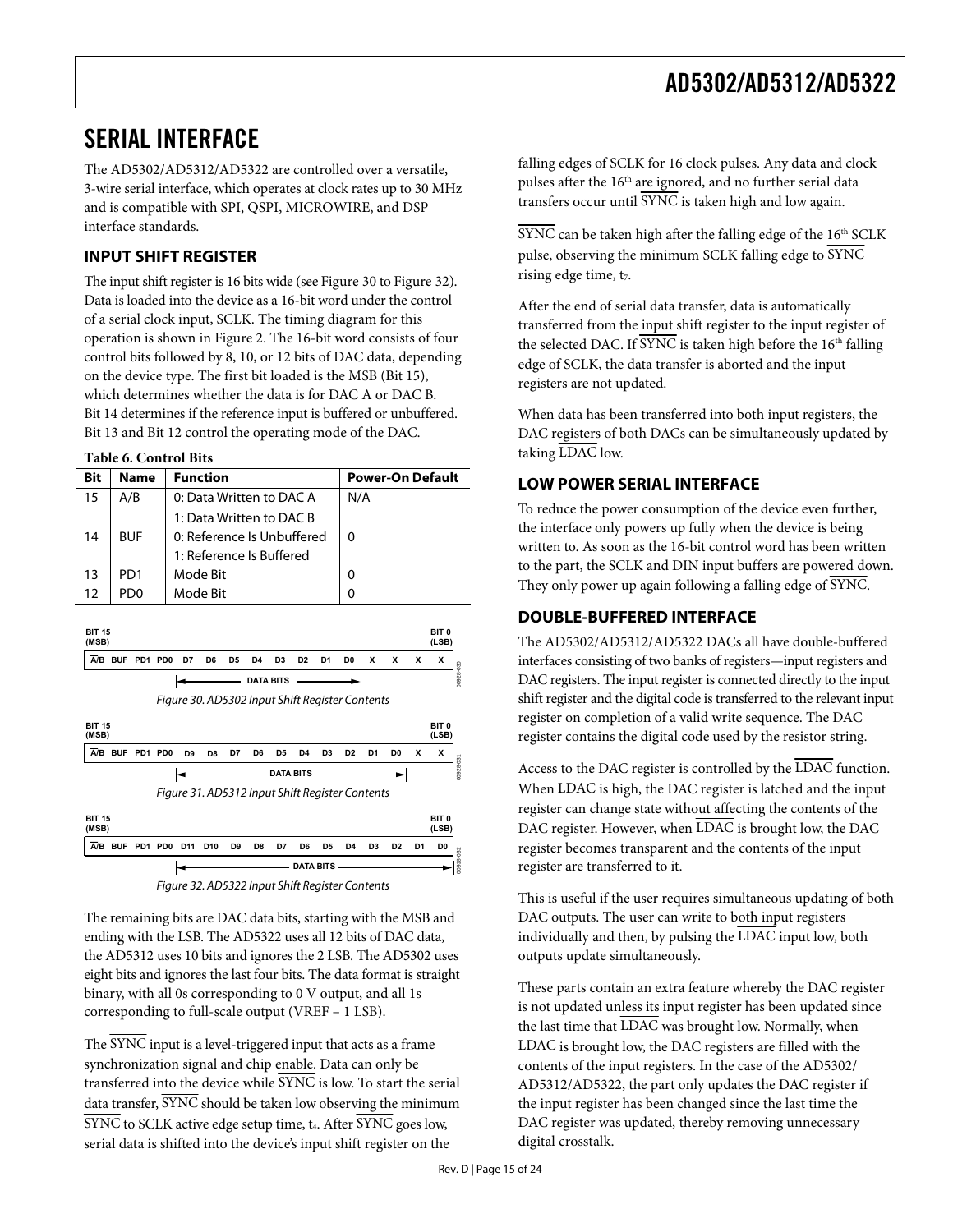### <span id="page-15-0"></span>POWER-DOWN MODES

The AD5302/AD5312/AD5322 have very low power consumption, dissipating only 0.7 mW with a 3 V supply and 1.5 mW with a 5 V supply. Power consumption can be further reduced when the DACs are not in use by putting them into one of three power-down modes, which are selected by Bit 13 and Bit 12 (PD1 and PD0) of the control word. [Table 7](#page-15-1) shows how the state of the bits corresponds to the mode of operation of that particular DAC.

### **Table 7. PD1/PD0 Operating Modes**

<span id="page-15-1"></span>

| PD <sub>1</sub> | <b>PDO</b> | <b>Operating Mode</b>                   |
|-----------------|------------|-----------------------------------------|
|                 | 0          | <b>Normal Operation</b>                 |
|                 |            | Power-Down (1 $k\Omega$ Load to GND)    |
|                 | 0          | Power-Down (100 k $\Omega$ Load to GND) |
|                 |            | Power-Down (High Impedance Output)      |

<span id="page-15-2"></span>When both bits are set to 0, the DACs work normally with their normal power consumption of 300 μA at 5 V. However, for the three power-down modes, the supply current falls to 200 nA at 5 V (50 nA at 3 V). Not only does the supply current drop, but the output stage is also internally switched from the output of the amplifier to a resistor network of known values. This has the advantage that the output impedance of the part is known while the part is in power-down mode and provides a defined input condition for whatever is connected to the output of the DAC amplifier. There are three different options.

- The output is connected internally to GND through a 1 kΩ resistor,
- The output is connected internally to GND through a 100 kΩ resistor, or
- The output is left open-circuited (three-state).

The output stage is illustrated in [Figure 33](#page-15-2).

The bias generator, the output amplifier, the resistor string, and all other associated linear circuitry are shut down when the power-down mode is activated. However, the contents of the registers are unaffected when in power-down. The time to exit power-down is typically 2.5 μs for  $V_{DD} = 5$  V and 5 μs when  $V_{DD} = 3$  V. See [Figure 23](#page-11-1) for a plot.



Figure 33. Output Stage During Power-Down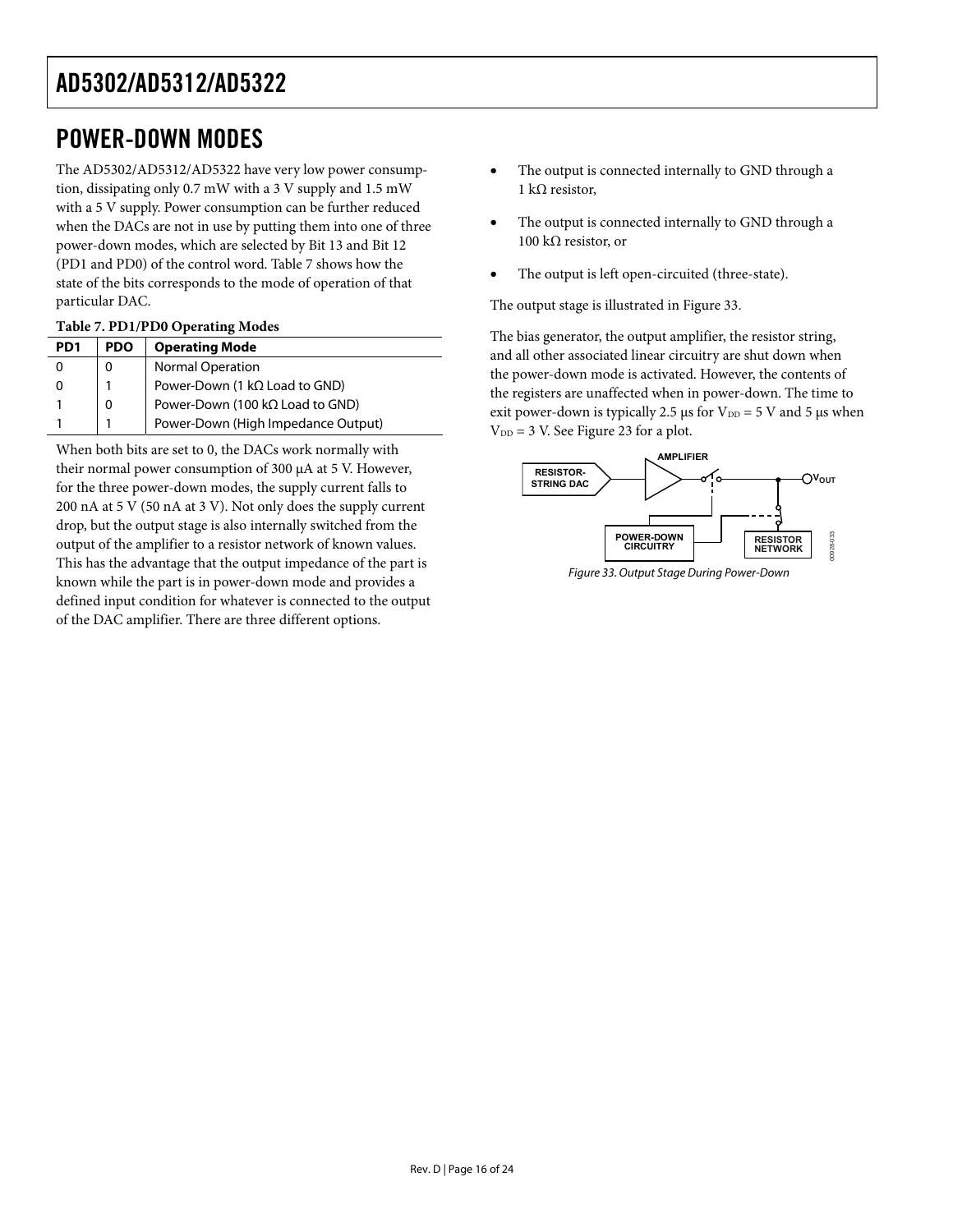### <span id="page-16-0"></span>MICROPROCESSOR INTERFACING **AD5302/AD5312/AD5322 TO ADSP-2101/ADSP-2103 INTERFACE**

[Figure 34](#page-16-1) shows a serial interface between the AD5302/AD5312/ AD5322 and the [ADSP-2101/ADSP-2103.](http://www.analog.com/en/prod/0%2C2877%2CADSP%25252D2101%2C00.html) The [ADSP-2101/ADSP-](http://www.analog.com/en/prod/0%2C2877%2CADSP%25252D2101%2C00.html)[2103](http://www.analog.com/en/prod/0%2C2877%2CADSP%25252D2101%2C00.html) should be set up to operate in the SPORT transmit alternate framing mode. The [ADSP-2101/ADSP-2103](http://www.analog.com/en/prod/0%2C2877%2CADSP%25252D2101%2C00.html) sport is programmed through the SPORT control register and should be configured as follows: internal clock operation, active low framing, 16-bit word length. Transmission is initiated by writing a word to the Tx register after the SPORT has been enabled. The data is clocked out on each falling edge of the DSP's serial clock and clocked into the AD5302/AD5312/AD5322 on the rising edge of the DSP's serial clock. This corresponds to the falling edge of the DAC's SCLK.



Figure 34. AD5302/AD5312/AD5322 to ADSP-2101/ADSP-2103 Interface

### <span id="page-16-1"></span>**AD5302/AD5312/AD5322 TO 68HC11/68L11 INTERFACE**

<span id="page-16-3"></span>[Figure 35](#page-16-2) shows a serial interface between the AD5302/AD5312/ AD5322 and the 68HC11/68L11 microcontroller. SCK of the 68HC11/68L11 drives the SCLK of the AD5302/AD5312/AD5322, while the MOSI output drives the serial data line of the DAC. The SYNC signal is derived from a port line (PC7). The setup conditions for correct operation of this interface are as follows: the  $68HCl1/68L11$  should be configured so that its CPOL bit = 0 and its CPHA bit  $= 1$ . When data is being transmitted to the DAC, the SYNC line is taken low (PC7). When the 68HC11/ 68L11 are configured as above, data appearing on the MOSI output is valid on the falling edge of SCK. Serial data from the 68HC11/ 68L11 is transmitted in 8-bit bytes with only eight falling clock edges occurring in the transmit cycle. Data is transmitted MSB first. In order to load data to the AD5302/AD5312/AD5322, PC7 is left low after the first eight bits are transferred and a second serial write operation is performed to the DAC; PC7 is taken high at the end of this procedure.

<span id="page-16-4"></span>

<span id="page-16-2"></span>Figure 35. AD5302/AD5312/AD5322 to 68HC11/68L11 Interface

### **AD5302/AD5312/AD5322 TO 80C51/80L51 INTERFACE**

[Figure 36](#page-16-3) shows a serial interface between the AD5302/AD5312/ AD5322 and the 80C51/80L51 microcontroller. The setup for the interface is as follows: TXD of the 80C51/80L51 drives SCLK of the AD5302/AD5312/AD5322, while RXD drives the serial data line of the part. The SYNC signal is again derived from a bit programmable pin on the port. In this case, port line P3.3 is used. When data is to be transmitted to the AD5302/ AD5312/AD5322, P3.3 is taken low. The 80C51/80L51 transmit data in 8-bit bytes only; thus only eight falling clock edges occur in the transmit cycle. To load data to the DAC, P3.3 is left low after the first eight bits are transmitted, and a second write cycle is initiated to transmit the second byte of data. P3.3 is taken high following the completion of this cycle. The 80C51/80L51 output the serial data in a format that has the LSB first. The AD5302/AD5312/AD5322 require their data with the MSB as the first bit received. The 80C51/80L51 transmit routine should take this into account.



Figure 36. AD5302/AD5312/AD5322 to 80C51/80L51 Interface

### **AD5302/AD5312/AD5322 TO MICROWIRE INTERFACE**

[Figure 37](#page-16-4) shows an interface between the AD5302/AD5312/ AD5322 and any MICROWIRE-compatible device. Serial data is shifted out on the falling edge of the serial clock and is clocked into the AD5302/AD5312/AD5322 on the rising edge of the SK.



Figure 37. AD5302/AD5312/AD5322 to MICROWIRE Interface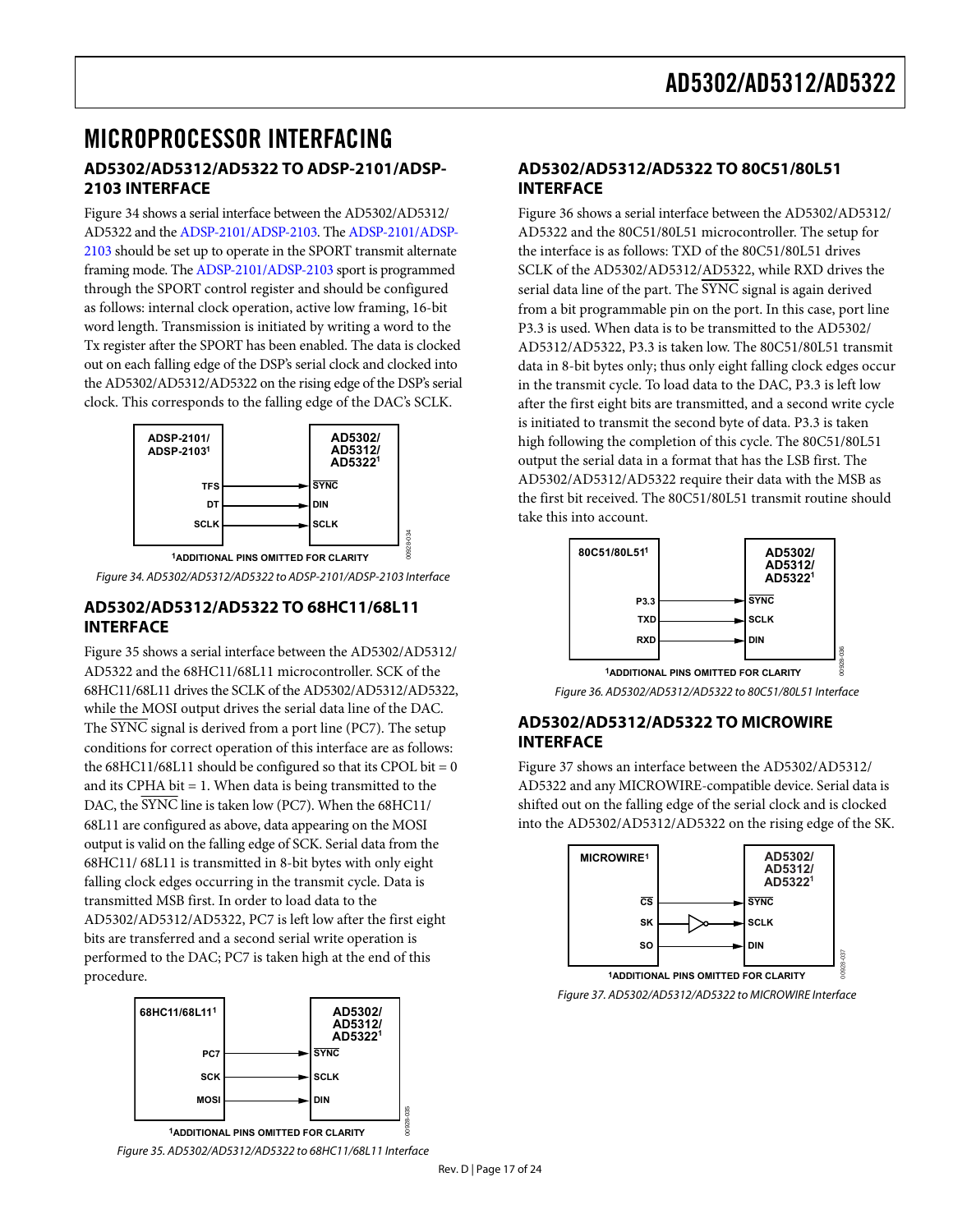### <span id="page-17-0"></span>APPLICATIONS INFORMATION **TYPICAL APPLICATION CIRCUIT**

The AD5302/AD5312/AD5322 can be used with a wide range of reference voltages, especially if the reference inputs are configured to be unbuffered, in which case the devices offer full, one-quadrant multiplying capability over a reference range of 0 V to V<sub>DD</sub>. More typically, the AD5302/AD5312/AD5322 can be used with a fixed, precision reference voltage. [Figure 38](#page-17-1) shows a typical setup for the AD5302/AD5312/AD5322 when using an external reference. If the reference inputs are unbuffered, the reference input range is from  $0 \text{ V}$  to  $V_{DD}$ , but if the on-chip reference buffers are used, the reference range is reduced. Suitable references for 5 V operation are the [AD780](http://www.analog.com/en/prod/0,2877,AD780,00.html) and REF192 (2.5 V references). For 2.5 V operation, a suitable external reference would be the REF191, a 2.048 V reference.

<span id="page-17-2"></span>

Figure 38. AD5302/AD5312/AD5322 Using External Reference

<span id="page-17-1"></span>If an output range of 0 V to  $V_{DD}$  is required when the reference inputs are configured as unbuffered (for example, 0 V to 5 V), the simplest solution is to connect the reference inputs to V<sub>DD</sub>. As this supply cannot be very accurate and can be noisy, the AD5302/AD5312/AD5322 can be powered from the reference voltage, for example, a 5 V reference such as the REF195, as shown in [Figure 39](#page-17-2). The REF195 outputs a steady supply voltage for the AD5302/AD5312/AD5322. The current required from the REF195 is 300 μA supply current and approximately 30 μA into each reference input. This is with no load on the DAC outputs. When the DAC outputs are loaded, the REF195 also needs to supply the current to the loads. The total current required (with a 10 kΩ load on each output) is

<span id="page-17-3"></span>
$$
360 \, \mu A + 2 \left( \frac{5 \, \text{V}}{10 \, \text{k}\Omega} \right) = 1.36 \, \text{mA}
$$

The load regulation of the REF195 is typically 2 ppm/mA, which results in an error of 2.7 ppm (13.5  $\mu$ V) for the 1.36 mA current drawn from it. This corresponds to a 0.0007 LSB error at eight bits and a 0.011 LSB error at 12 bits.



Figure 39. Using a REF195 as Power and Reference to the AD5302/AD5312/AD5322

### **BIPOLAR OPERATION USING THE AD5302/AD5312/AD5322**

The AD5302/AD5312/AD5322 are designed for single-supply operation, but bipolar operation is also achievable using the circuit shown in [Figure 40](#page-17-3). This circuit is configured to achieve an output voltage range of  $-5$  V <  $V_{\text{OUT}}$  <  $+5$  V. Rail-to-rail operation at the amplifier output is achievable using an [AD820](http://www.analog.com/en/prod/0,,AD820,00.html)  or OP295 as the output amplifier.



Figure 40. Bipolar Operation Using the AD5302/AD5312/AD5322

The output voltage for any input code can be calculated as follows:

$$
V_{OUT} = \left[ \frac{\left(V_{REF} \times D/2^{N}\right) \times \left(R1 + R2\right)}{R1} \right] - V_{REF} \times \left(R2 / R1\right)
$$

where:

*D* is the decimal equivalent of the code loaded to the DAC. *N* is the DAC resolution.

*VREF* is the reference voltage input.

If 
$$
V_{REF} = 5 \text{ V}
$$
,  $R1 = R2 = 1 \text{ k}\Omega$ , and  $V_{DD} = 5 \text{ V}$ :  

$$
V_{OUT} = (10 \times D/2^N) - 5 \text{ V}
$$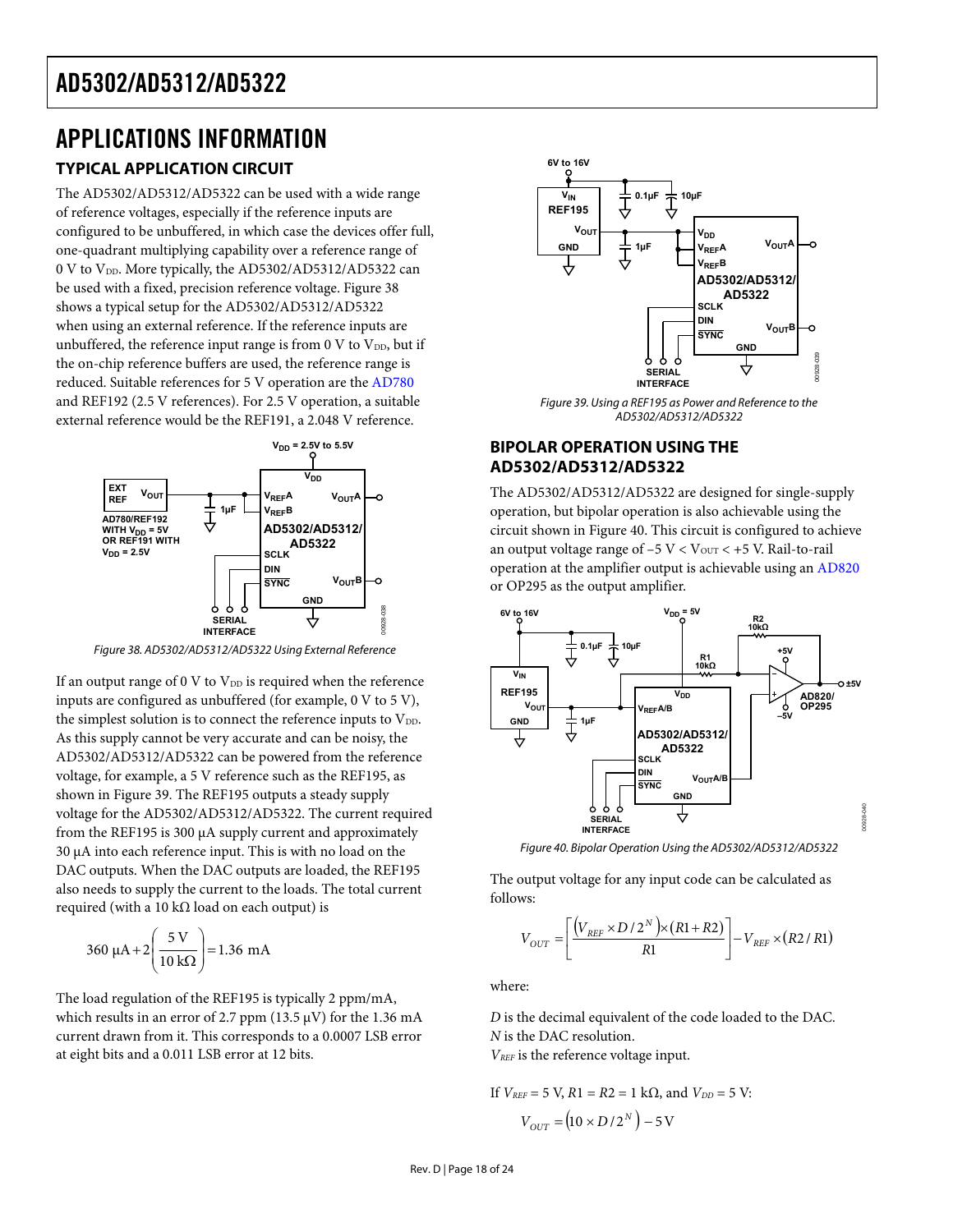### <span id="page-18-0"></span>**OPTO-ISOLATED INTERFACE FOR PROCESS CONTROL APPLICATIONS**

Each AD5302/AD5312/AD5322 has a versatile 3-wire serial interface, making them ideal for generating accurate voltages in process control and industrial applications. Due to noise, safety requirements, or distance, it can be necessary to isolate the AD5302/AD5312/AD5322 from the controller. This can easily be achieved by using opto-isolators, which provide isolation in excess of 3 kV. The serial loading structure of the AD5302/ AD5312/AD5322 makes them ideally suited for use in optoisolated applications. [Figure 41](#page-18-1) shows an opto-isolated interface to the AD5302/AD5312/AD5322 where DIN, SCLK, and SYNC are driven from opto-couplers. The power supply to the part also needs to be isolated by using a transformer. On the DAC side of the transformer, a 5 V regulator provides the 5 V supply required for the AD5302/AD5312/AD5322.

<span id="page-18-2"></span>

Figure 41. AD5302/AD5312/AD5322 in an Opto-Isolated Interface

### <span id="page-18-1"></span>**DECODING MULTIPLE AD5302/AD5312/AD5322s**

<span id="page-18-3"></span>The SYNC pin on the AD5302/AD5312/AD5322 can be used in applications to decode a number of DACs. In this application, all the DACs in the system receive the same serial clock and serial data, but only the SYNC to one of the devices is active at any one time, allowing access to two channels in this eight-channel system.

The 74HC139 is used as a 2-to-4 line decoder to address any of the DACs in the system. To prevent timing errors from occurring, the enable input should be brought to its inactive state while the coded address inputs are changing state. [Figure 42](#page-18-2) shows a diagram of a typical setup for decoding multiple AD5302/ AD5312/AD5322 devices in a system.



Figure 42. Decoding Multiple AD5302/AD5312/AD5322 Devices in a System

### **AD5302/AD5312/AD5322 AS A DIGITALLY PROGRAMMABLE WINDOW DETECTOR**

[Figure 43](#page-18-3) shows a digitally programmable upper-/lower-limit detector using the two DACs in the AD5302/AD5312/AD5322. The upper and lower limits for the test are loaded to DAC A and DAC B, which, in turn, set the limits on the CMP04. If the signal at the  $V_{IN}$  input is not within the programmed window, an LED indicates the fail condition.



00928-041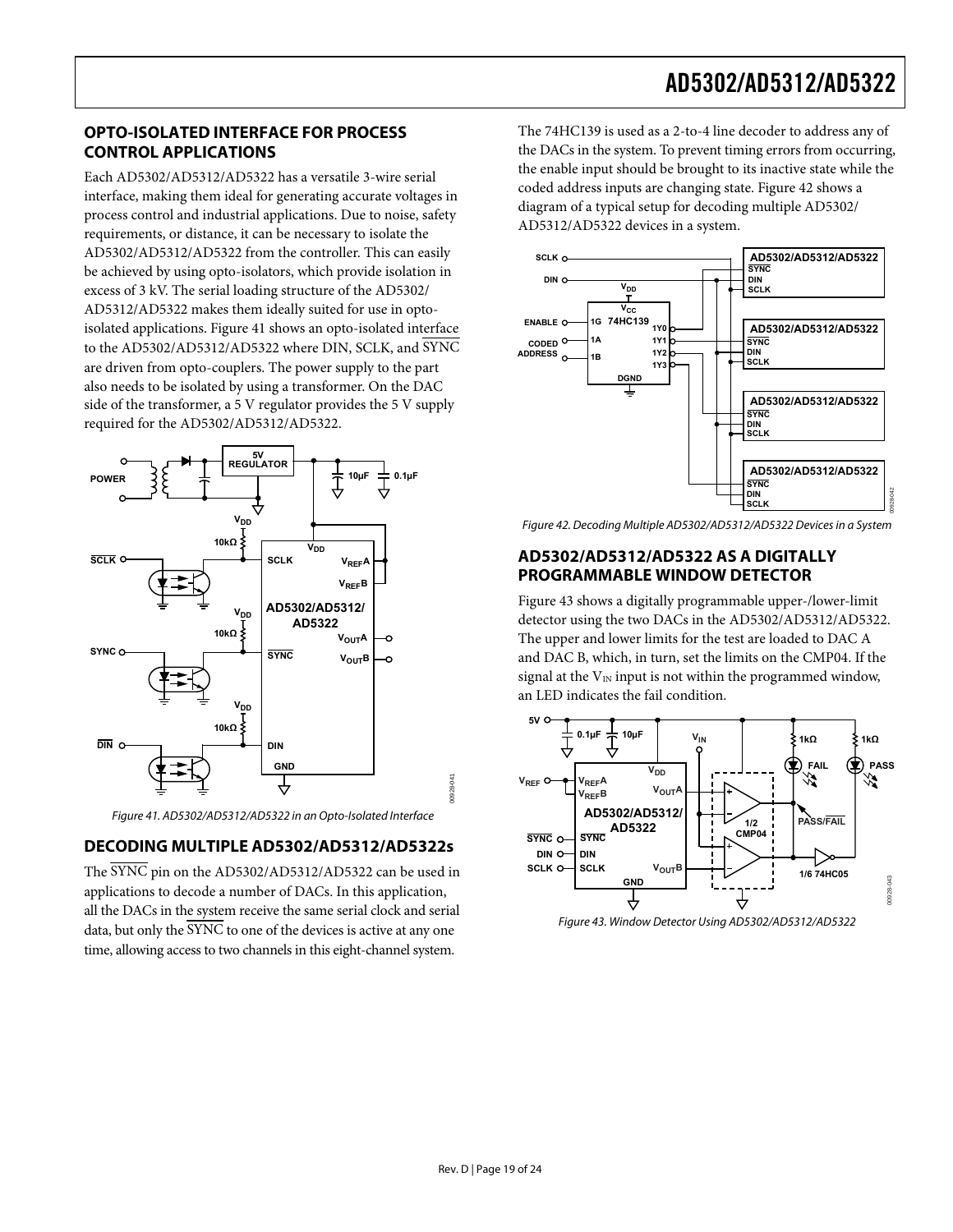### <span id="page-19-0"></span>**COARSE AND FINE ADJUSTMENT USING THE AD5302/AD5312/AD5322**

The DACs in the AD5302/AD5312/AD5322 can be paired together to form a coarse and fine adjustment function, as shown in [Figure 44](#page-19-1). DAC A is used to provide the coarse adjustment while DAC B provides the fine adjustment. Varying the ratio of R1 and R2 changes the relative effect of the coarse and fine adjustments. With the resistor values and external reference shown, the output amplifier has unity gain for the DAC A output, so the output range is 0 V to 2.5 V – 1 LSB. For DAC B, the amplifier has a gain of  $7.6 \times 10^{-3}$ , giving DAC B a range equal to 19 mV.

The circuit is shown with a 2.5 V reference, but reference voltages up to V<sub>DD</sub> can be used. The op amps indicated allow a rail-to-rail output swing.



<span id="page-19-1"></span>Figure 44. Coarse/Fine Adjustment

### **POWER SUPPLY BYPASSING AND GROUNDING**

In any circuit where accuracy is important, careful consideration of the power supply and ground return layout helps to ensure the rated performance. The printed circuit board on which the AD5302/AD5312/AD5322 is mounted should be designed so that the analog and digital sections are separated and confined to certain areas of the board. If the AD5302/ AD5312/AD5322 are in a system where multiple devices require an AGND-to-DGND connection, the connection should be made at one point only. The star ground point should be established as close as possible to the AD5302/AD5312/ AD5322. The part should have ample supply bypassing of 10 μF in parallel with  $0.1 \mu$ F on the supply located as close as possible to the package, ideally right up against the device. The 10 μF capacitors are the tantalum bead type. The 0.1 μF capacitor should have low effective series resistance (ESR) and effective series inductance (ESI), similar to the common ceramic types that provide a low impedance path to ground at high frequencies that handle transient currents due to internal logic switching.

The power supply lines of the AD5302/AD5312/AD5322 should use as large a trace as possible to provide low impedance paths and reduce the effects of glitches on the power supply line. Fast switching signals such as clocks should be shielded with digital ground to avoid radiating noise to other parts of the board, and should never be run near the reference inputs. Avoid crossover of digital and analog signals. Traces on opposite sides of the board should run at right angles to each other. This reduces the effects of feedthrough through the board. A microstrip technique is by far the best, but is not always possible with a double-sided board. In this technique, the component side of the board is dedicated to ground while signal traces are placed on the solder side.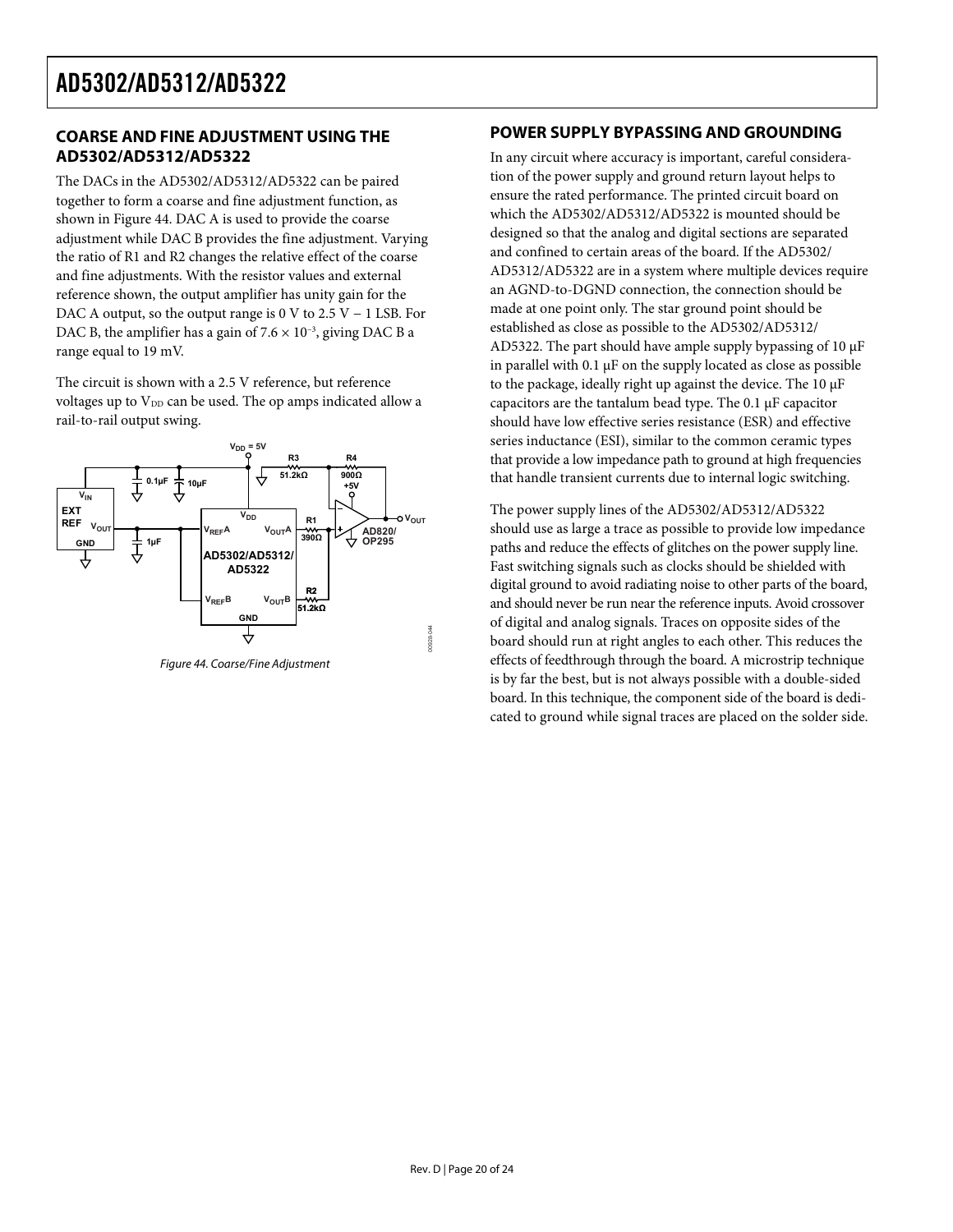## <span id="page-20-0"></span>OUTLINE DIMENSIONS

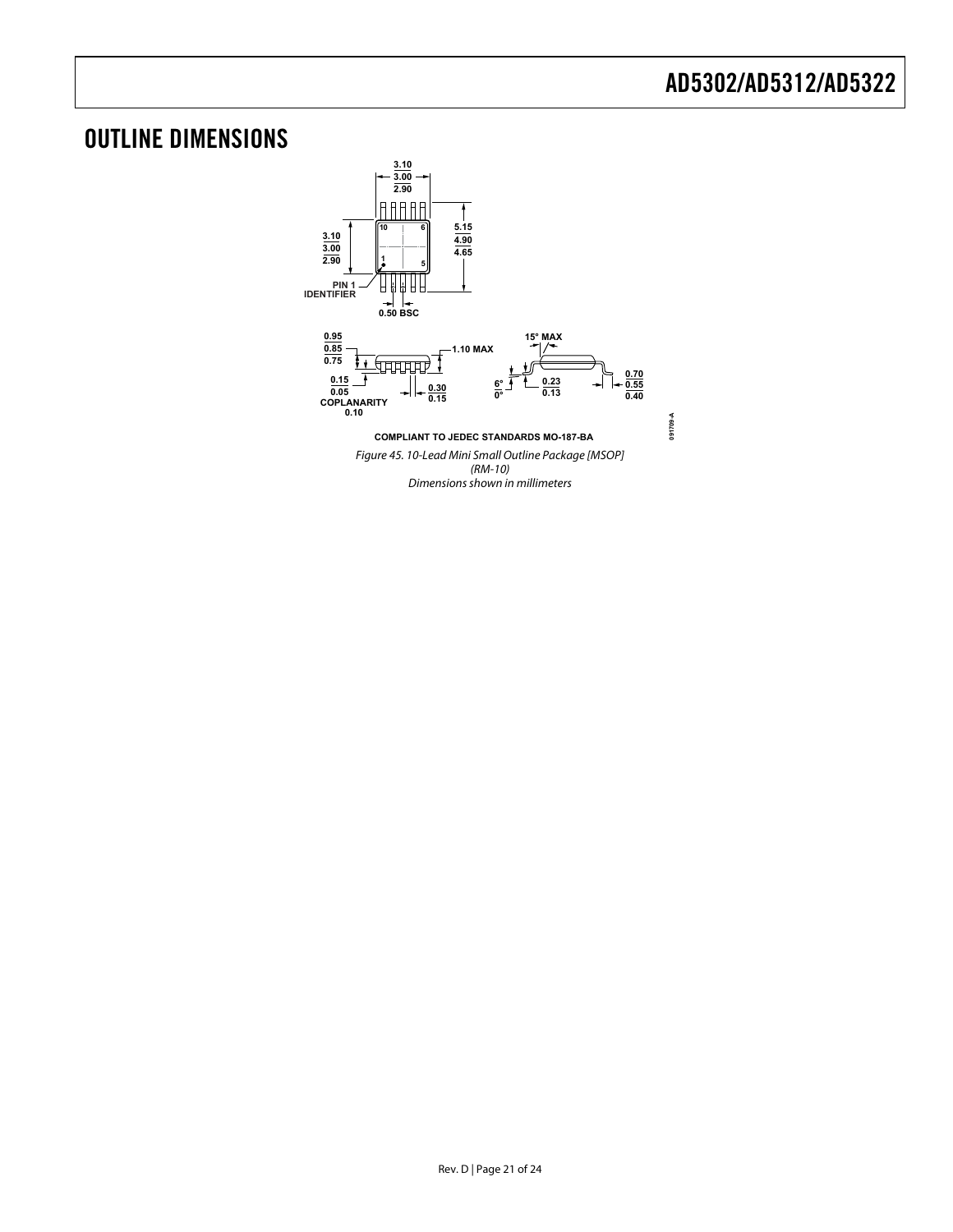### <span id="page-21-0"></span>**ORDERING GUIDE**

| Model $1/2$       | <b>Temperature Range</b>             | <b>Package Description</b> | <b>Package Option</b> | <b>Branding</b>  |
|-------------------|--------------------------------------|----------------------------|-----------------------|------------------|
| AD5302ARM         | $-40^{\circ}$ C to $+105^{\circ}$ C  | 10-Lead MSOP               | <b>RM-10</b>          | D <sub>5</sub> A |
| AD5302ARM-REEL7   | $-40^{\circ}$ C to $+105^{\circ}$ C  | 10-Lead MSOP               | <b>RM-10</b>          | D <sub>5</sub> A |
| AD5302ARMZ        | $-40^{\circ}$ C to $+105^{\circ}$ C  | 10-Lead MSOP               | <b>RM-10</b>          | D5A#             |
| AD5302ARMZ-REEL   | $-40^{\circ}$ C to $+105^{\circ}$ C  | 10-Lead MSOP               | <b>RM-10</b>          | D5A#             |
| AD5302ARMZ-REEL7  | $-40^{\circ}$ C to $+105^{\circ}$ C  | 10-Lead MSOP               | <b>RM-10</b>          | D5A#             |
| AD5302BRM         | $-40^{\circ}$ C to $+105^{\circ}$ C  | 10-Lead MSOP               | <b>RM-10</b>          | D <sub>5</sub> B |
| AD5302BRM-REEL    | $-40^{\circ}$ C to $+105^{\circ}$ C  | 10-Lead MSOP               | <b>RM-10</b>          | D <sub>5</sub> B |
| AD5302BRM-REEL7   | $-40^{\circ}$ C to $+105^{\circ}$ C  | 10-Lead MSOP               | <b>RM-10</b>          | D <sub>5</sub> B |
| AD5302BRMZ        | $-40^{\circ}$ C to +105 $^{\circ}$ C | 10-Lead MSOP               | <b>RM-10</b>          | D5B#             |
| AD5302BRMZ-REEL   | $-40^{\circ}$ C to $+105^{\circ}$ C  | 10-Lead MSOP               | <b>RM-10</b>          | D5B#             |
| AD5302BRMZ-REEL7  | $-40^{\circ}$ C to $+105^{\circ}$ C  | 10-Lead MSOP               | <b>RM-10</b>          | D5B#             |
| AD5312ARM         | $-40^{\circ}$ C to $+105^{\circ}$ C  | 10-Lead MSOP               | <b>RM-10</b>          | D <sub>6</sub> A |
| AD5312ARMZ        | $-40^{\circ}$ C to $+105^{\circ}$ C  | 10-Lead MSOP               | <b>RM-10</b>          | D6A#             |
| AD5312ARMZ-REEL7  | $-40^{\circ}$ C to $+105^{\circ}$ C  | 10-Lead MSOP               | <b>RM-10</b>          | D6A#             |
| AD5312BRM         | $-40^{\circ}$ C to $+105^{\circ}$ C  | 10-Lead MSOP               | <b>RM-10</b>          | D6B              |
| AD5312BRM-REEL    | $-40^{\circ}$ C to $+105^{\circ}$ C  | 10-Lead MSOP               | <b>RM-10</b>          | D <sub>6</sub> B |
| AD5312BRM-REEL7   | $-40^{\circ}$ C to $+105^{\circ}$ C  | 10-Lead MSOP               | <b>RM-10</b>          | D6B              |
| AD5312BRMZ        | $-40^{\circ}$ C to $+105^{\circ}$ C  | 10-Lead MSOP               | <b>RM-10</b>          | D6B#             |
| AD5312BRMZ-REEL   | $-40^{\circ}$ C to $+105^{\circ}$ C  | 10-Lead MSOP               | <b>RM-10</b>          | D6B#             |
| AD5312BRMZ-REEL7  | $-40^{\circ}$ C to $+105^{\circ}$ C  | 10-Lead MSOP               | <b>RM-10</b>          | D6B#             |
| AD5322ARM         | $-40^{\circ}$ C to $+105^{\circ}$ C  | 10-Lead MSOP               | <b>RM-10</b>          | D7A              |
| AD5322ARM-REEL7   | $-40^{\circ}$ C to $+105^{\circ}$ C  | 10-Lead MSOP               | <b>RM-10</b>          | D7A              |
| AD5322ARMZ        | $-40^{\circ}$ C to $+105^{\circ}$ C  | 10-Lead MSOP               | <b>RM-10</b>          | D6T              |
| AD5322ARMZ-REEL7  | $-40^{\circ}$ C to $+105^{\circ}$ C  | 10-Lead MSOP               | <b>RM-10</b>          | D6T              |
| AD5322BRM         | $-40^{\circ}$ C to $+105^{\circ}$ C  | 10-Lead MSOP               | <b>RM-10</b>          | D7B              |
| AD5322BRM-REEL    | $-40^{\circ}$ C to $+105^{\circ}$ C  | 10-Lead MSOP               | <b>RM-10</b>          | D7B              |
| AD5322BRM-REEL7   | $-40^{\circ}$ C to $+105^{\circ}$ C  | 10-Lead MSOP               | <b>RM-10</b>          | D7B              |
| AD5322BRMZ        | $-40^{\circ}$ C to $+105^{\circ}$ C  | 10-Lead MSOP               | <b>RM-10</b>          | D7B#             |
| AD5322BRMZ-REEL   | $-40^{\circ}$ C to $+105^{\circ}$ C  | 10-Lead MSOP               | <b>RM-10</b>          | D7B#             |
| AD5322BRMZ-REEL7  | $-40^{\circ}$ C to $+105^{\circ}$ C  | 10-Lead MSOP               | <b>RM-10</b>          | D7B#             |
| AD5312WARMZ-REEL7 | $-40^{\circ}$ C to $+105^{\circ}$ C  | 10-Lead MSOP               | <b>RM-10</b>          | D6A#             |

 $1 Z =$  RoHS Compliant Part.

 $2$  W = Qualified for Automotive Applications.

### **AUTOMOTIVE PRODUCTS**

The AD5312WARMZ-REEL7 model is available with controlled manufacturing to support the quality and reliability requirements of automotive applications. Note that this automotive model may have specifications that differ from the commercial models; therefore, designers should review the Specifications section of this data sheet carefully. Only the automotive grade product shown is available for use in automotive applications. Contact your local Analog Devices, Inc., account representative for specific product ordering information and to obtain the specific Automotive Reliability report for this model.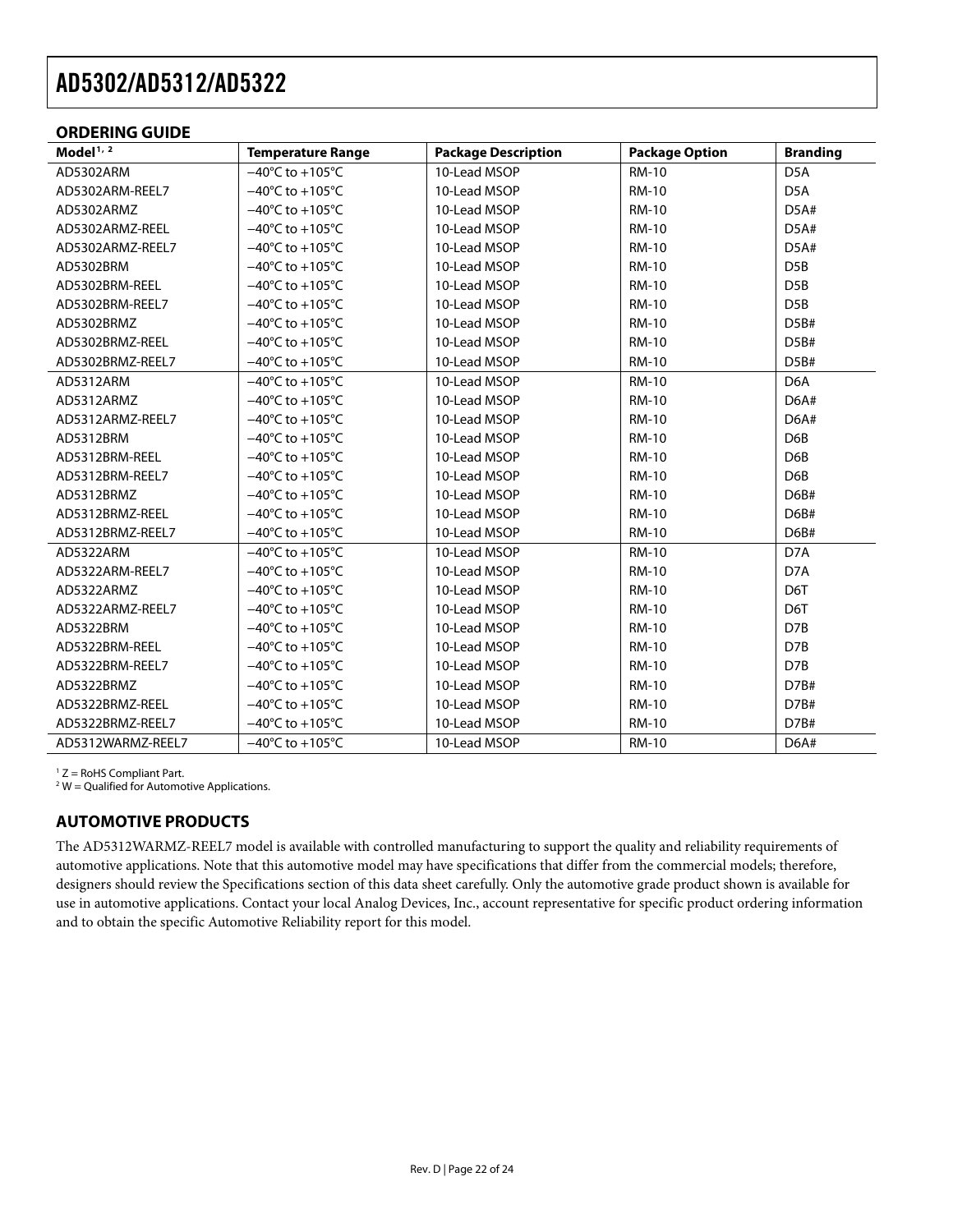## **NOTES**